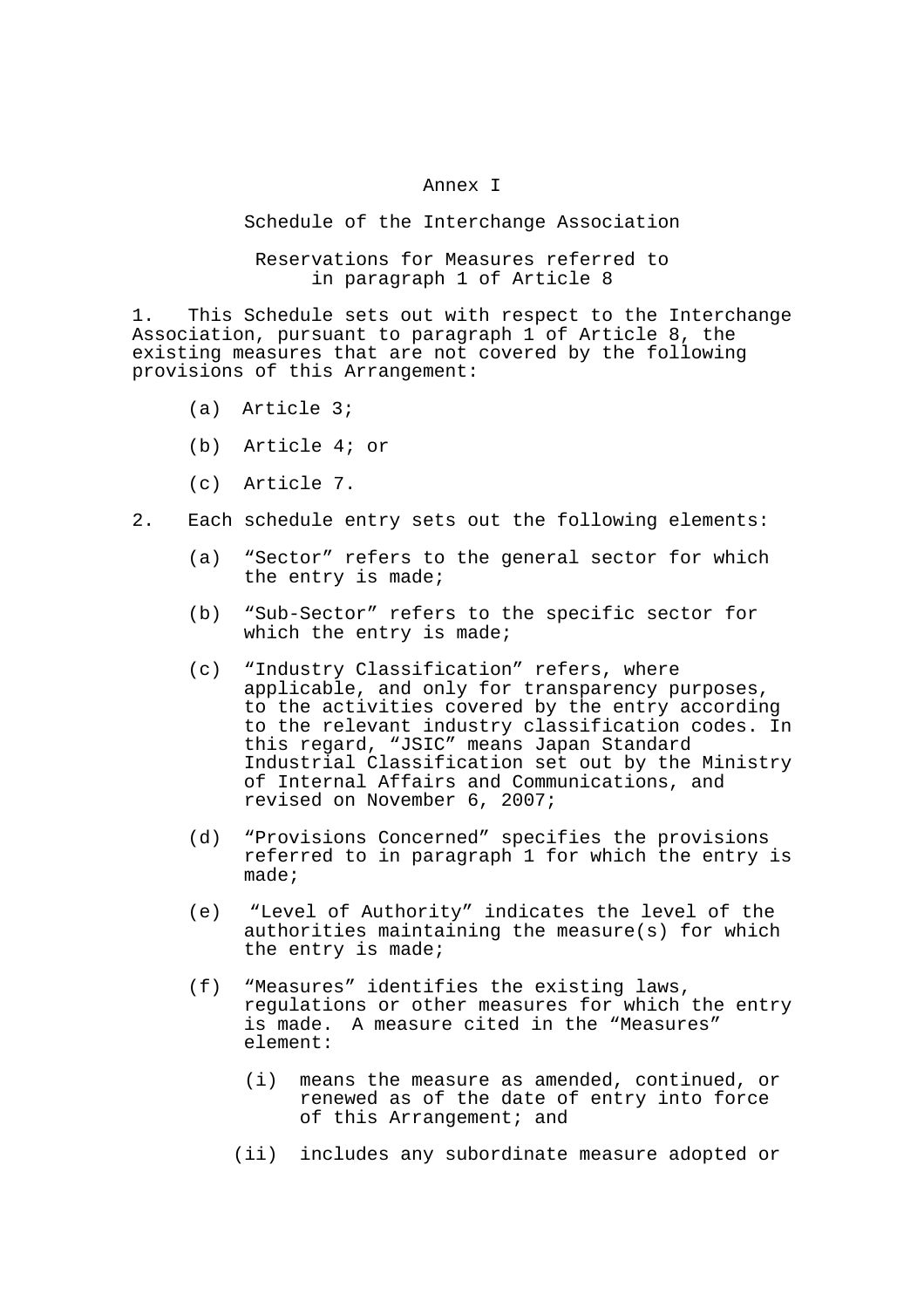maintained under the authority of and consistent with the measure; and

 (g) "Description" illustrates, with regard to the provisions referred to in paragraph 1, the nonconforming aspects of the existing measures for which the entry is made.

3. In the interpretation of each entry, all elements of the entry shall be considered. Each entry shall be interpreted in the light of the relevant provisions of this Arrangement for which the entry is made. The "Measures" element shall prevail over all the other elements.

4. For the purposes of this schedule, when the term "foreign" is employed, it refers to something belonging to or coming from, or to characteristics of, other country or region than Japan.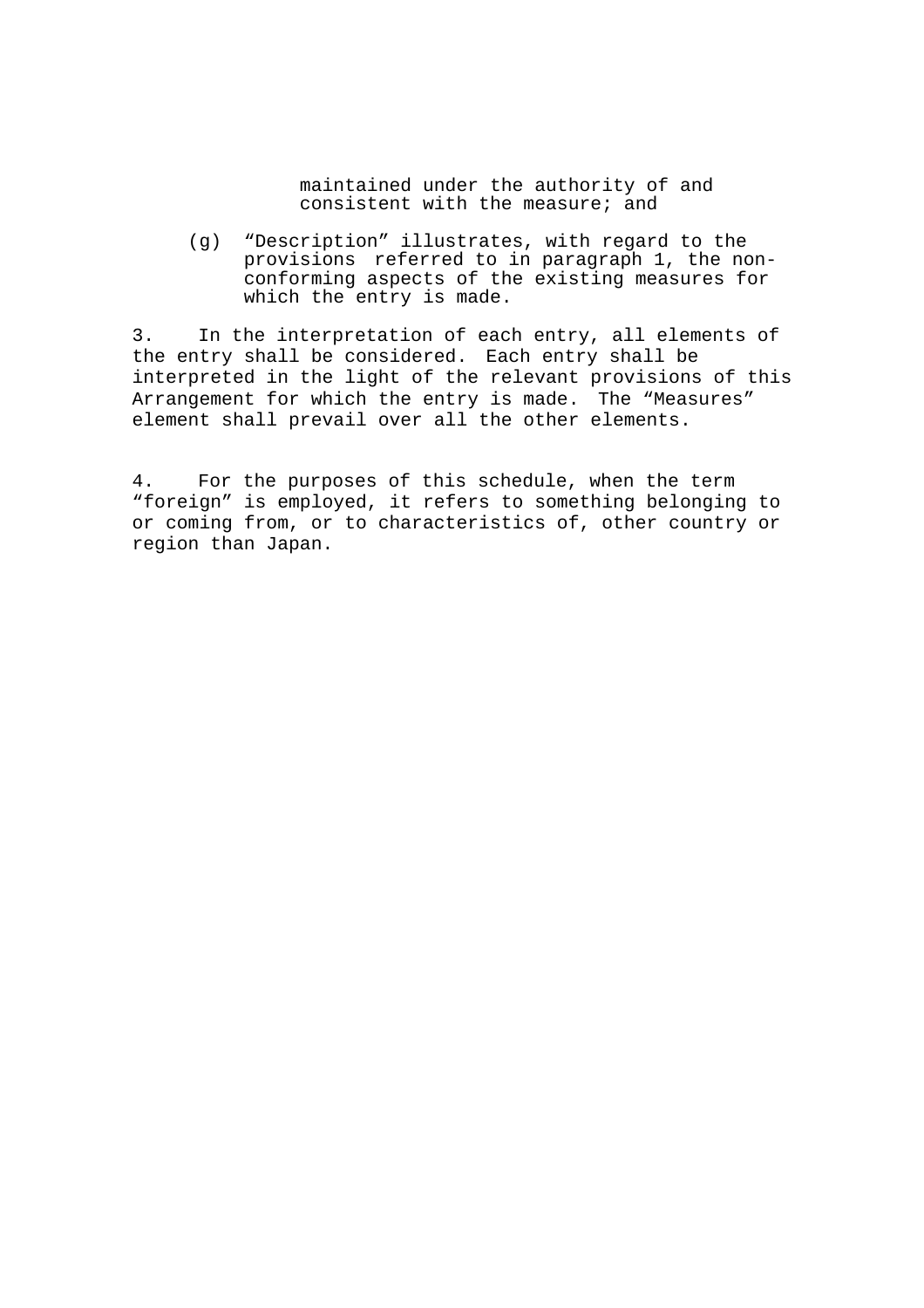1 Sector: Sub-Sector: Industry Classification: Provisions Concerned: Level of Authority: Measures: Description: Agriculture, Forestry and Fisheries (Plant Breeder's Right) JSIC 0119 Miscellaneous crop farming JSIC 0243 Tree seed gathering and forest nursery services JSIC 0413 Seaweed aquaculture JSIC 0415 Seed aquaculture Article 3 Article 4 Central Authority Seeds and Seedlings Law (Law No. 83 of 1998), Article 10 A foreign person who has neither a domicile nor residence (nor the place of business, in the case of a legal person) in Japan cannot enjoy a plant breeder's right or related rights except in any of the following cases: (a) where the country or region of which the person is a national or citizen or the country or region in which the person has a domicile or residence (or its place of business, in the case of a legal person) is a contracting party to the International Convention for the Protection of New Varieties of Plants of December 2, 1961, as Revised at Geneva on November

10, 1972, on October 23, 1978,

and on March 19, 1991;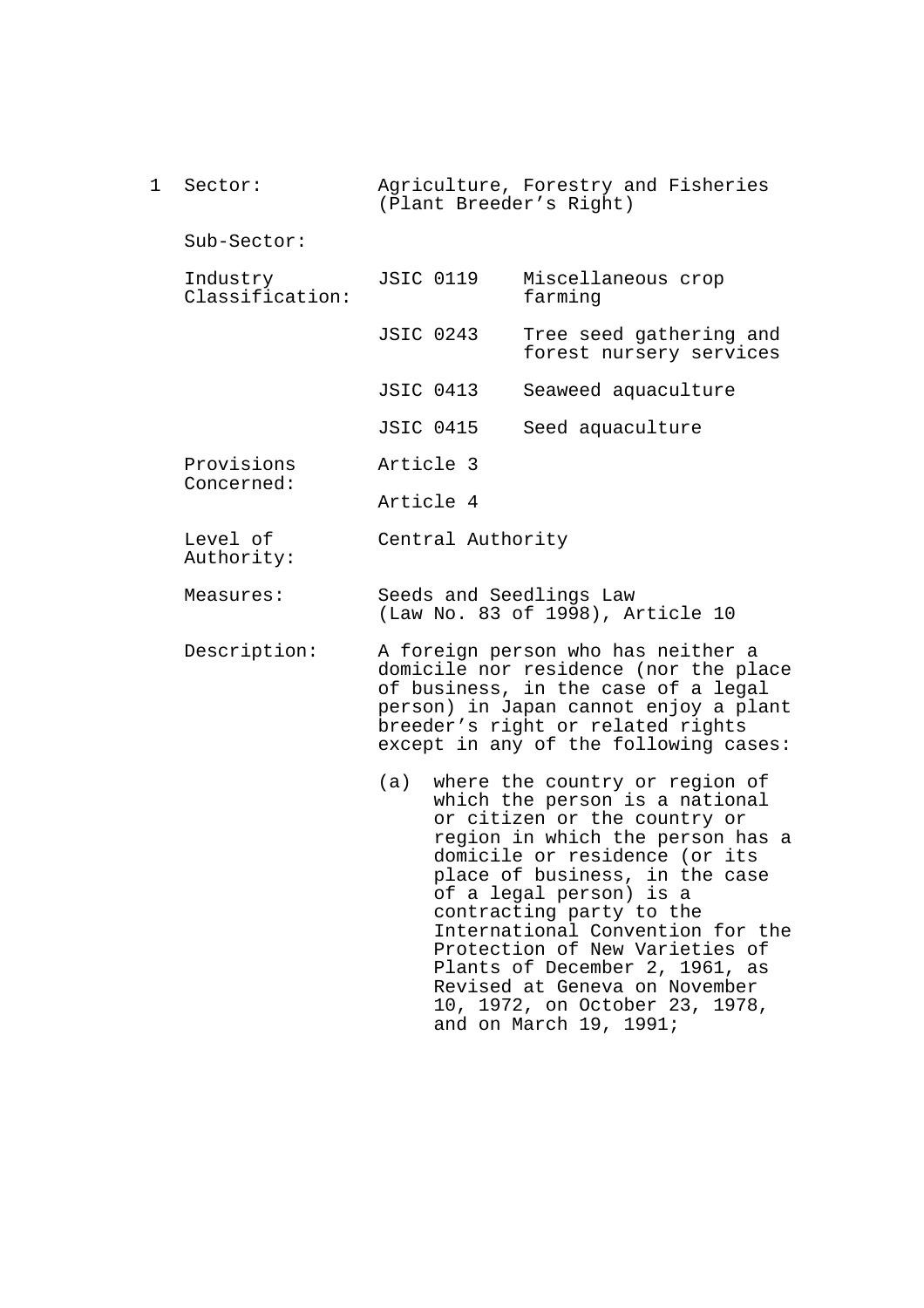- (b) where the country or region of which the person is a national or citizen or the country or region in which the person has a domicile or residence (or its place of business, in the case of a legal person) is a contracting party to the International Convention for the Protection of New Varieties of Plants of December 2, 1961, as Revised at Geneva on November 10, 1972, and on October 23, 1978(hereinafter referred to in this Annex as "the 1978 UPOV Convention"), or a country or region in relation with which Japan shall apply the 1978 UPOV Convention in accordance with paragraph (2) of Article 34 of the 1978 UPOV Convention, and further provides the protection for plant genus and species to which the person's applied variety belongs; or
- (c) where the country or region of which the person is a national or citizen provides Japanese nationals with the protection of varieties under the same condition as its own nationals or citizens (including a country or region which provides such protection for Japanese nationals under the condition that Japan allows enjoyment of the plant breeder's right or related rights for the nationals or citizens of that country or region), and further provides the protection for plant genus and species to which the person's applied variety belongs.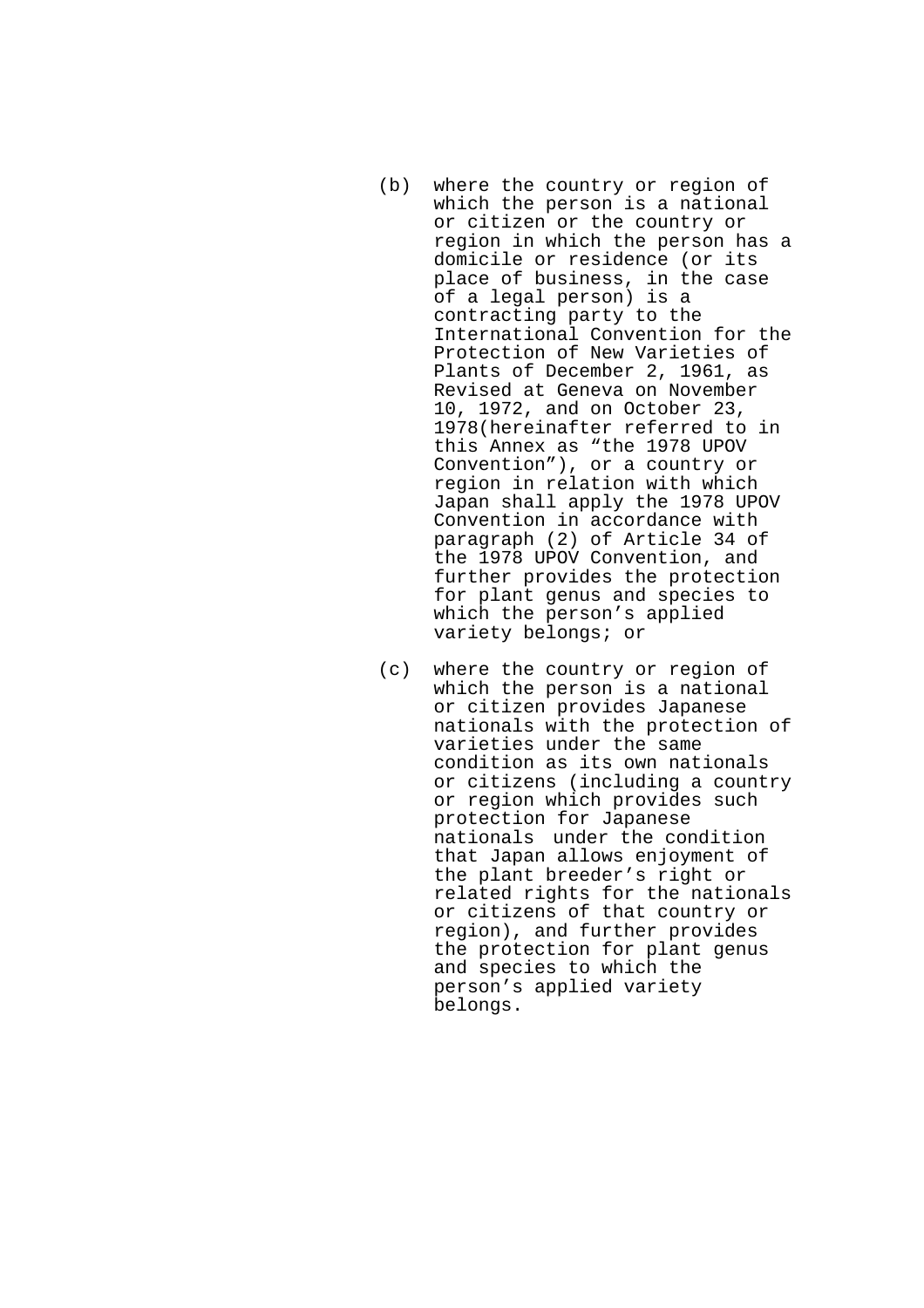| $\mathcal{L}$ | Sector:                     | Finance                                                                                                                                                                                                                                                                                                   |                                                |  |
|---------------|-----------------------------|-----------------------------------------------------------------------------------------------------------------------------------------------------------------------------------------------------------------------------------------------------------------------------------------------------------|------------------------------------------------|--|
|               | Sub-Sector:                 | Banking                                                                                                                                                                                                                                                                                                   |                                                |  |
|               | Industry<br>Classification: | <b>JSIC 622</b>                                                                                                                                                                                                                                                                                           | Banks, except central<br>bank                  |  |
|               |                             | JSIC 631                                                                                                                                                                                                                                                                                                  | Financial institutions<br>for small-businesses |  |
|               | Provisions<br>Concerned:    | Article 3                                                                                                                                                                                                                                                                                                 |                                                |  |
|               | Level of<br>Authority:      | Central Authority<br>Deposit Insurance Law (Law No. 34 of<br>1971), Article 2<br>The deposit insurance system only<br>covers financial institutions which<br>have their head offices within the<br>jurisdiction of Japan. The deposit<br>insurance system does not cover<br>deposits taken by branches of |                                                |  |
|               | Measures:                   |                                                                                                                                                                                                                                                                                                           |                                                |  |
|               | Description:                |                                                                                                                                                                                                                                                                                                           |                                                |  |

foreign banks.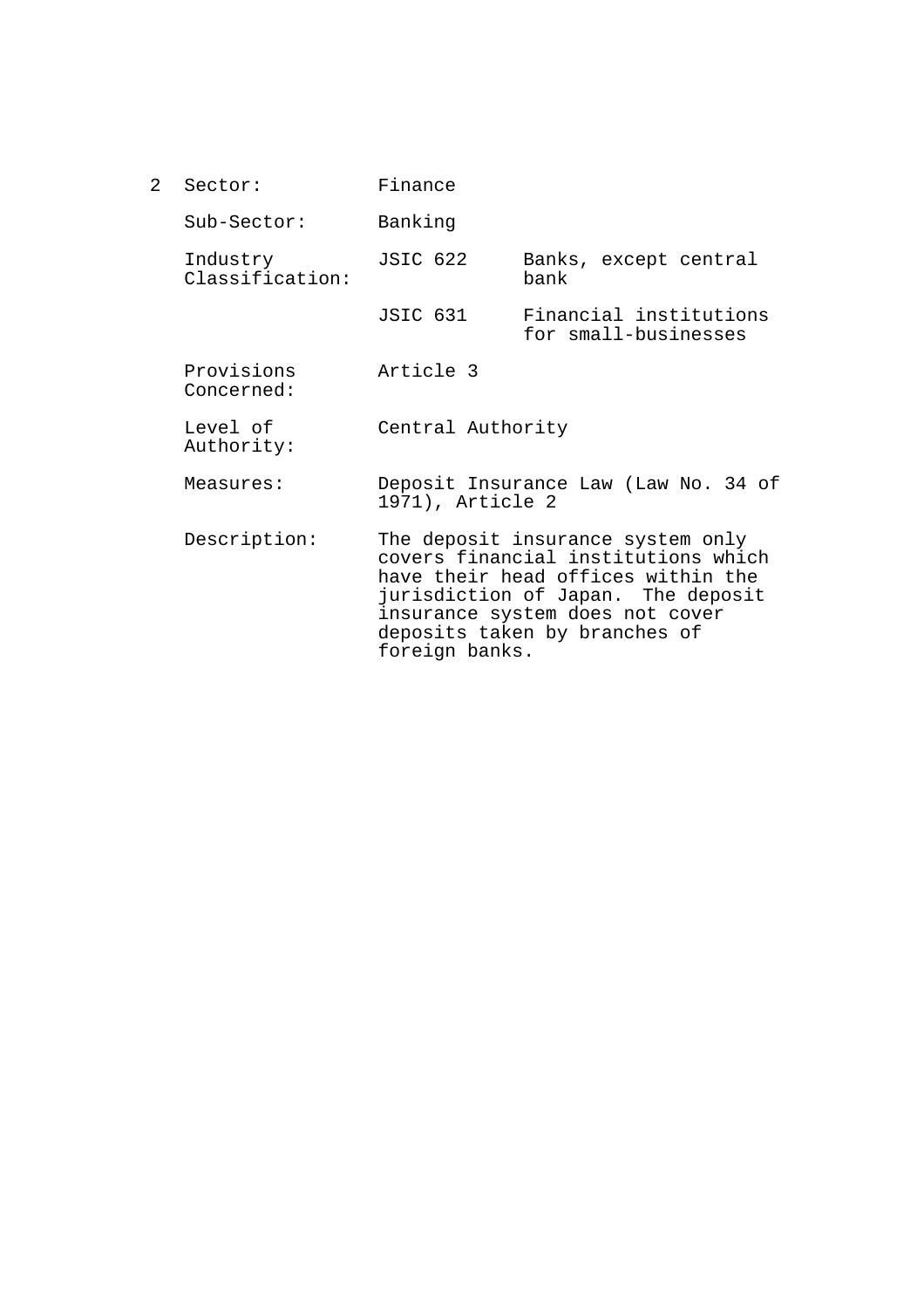| $\mathbf{3}$ | Sector:                     | Heat Supply                                                                                                                                                                                      |  |  |  |  |
|--------------|-----------------------------|--------------------------------------------------------------------------------------------------------------------------------------------------------------------------------------------------|--|--|--|--|
|              | $Sub-Section:$              |                                                                                                                                                                                                  |  |  |  |  |
|              | Industry<br>Classification: | JSIC 3511<br>Heat supply                                                                                                                                                                         |  |  |  |  |
|              | Provisions<br>Concerned:    | Article 3                                                                                                                                                                                        |  |  |  |  |
|              | Level of<br>Authority:      | Central Authority                                                                                                                                                                                |  |  |  |  |
|              | Measures:                   | Foreign Exchange and Foreign<br>Trade Law (Law No. 228 of 1949),<br>Article 27                                                                                                                   |  |  |  |  |
|              |                             | Cabinet Order on Foreign Direct<br>Investment (Cabinet Order No. 261<br>of 1980), Article 3                                                                                                      |  |  |  |  |
|              | Description:                | The prior notification requirement<br>under the Foreign Exchange and<br>Foreign Trade Law applies to foreign<br>investors who intend to make<br>investments in heat supply<br>industry in Japan. |  |  |  |  |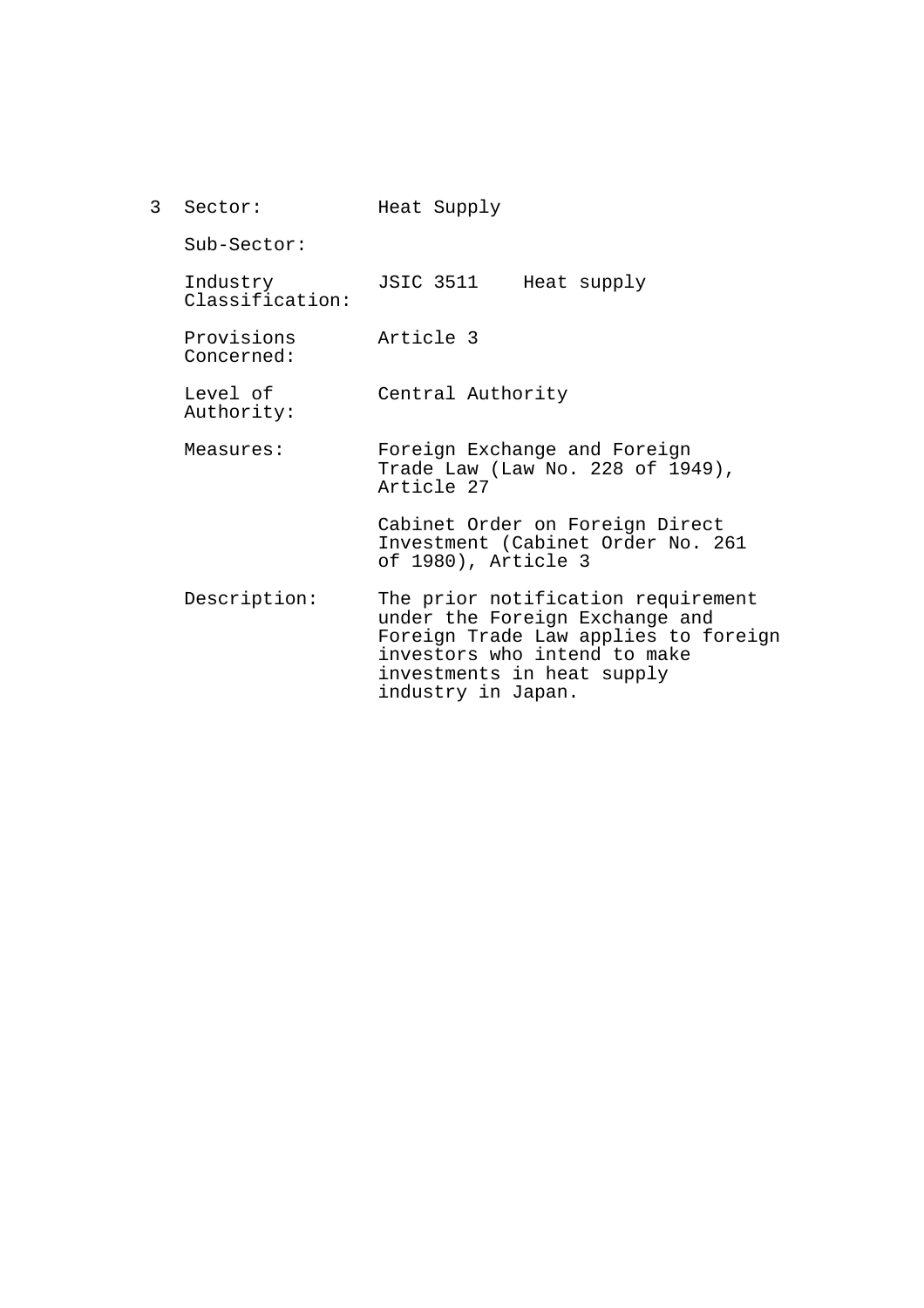4 Sector: Information and Communications

Sub-Sector: Telecommunications

- Industry Classification: JSIC 3700 Head offices primarily engaged in managerial operations
	- JSIC 3711 Regional telecommunications, except wire broadcast telephones
	- JSIC 3731 Services incidental to telecommunications
- Provisions Concerned: Article 3

Article 7

Level of Authority: Central Authority

- Measures: Law Concerning Nippon Telegraph and Telephone Corporation (Law No. 85 of 1984), Articles 6 and 10
- Description: 1. Nippon Telegraph and Telephone Corporation may not enter the name and address in its register of shareholders if the aggregate of the ratio of the voting rights directly and/or indirectly held by the persons set forth in subparagraphs (a) through (c) reaches or exceeds one third:
	- (a) a natural person who does not have Japanese nationality;
	- (b) a foreign government or authority or its representative; and
	- (c) a foreign legal person or a foreign entity.

2. Any natural person who does not have Japanese nationality may not assume the office of director or auditor of Nippon Telegraph and Telephone Corporation, Nippon Telegraph and Telephone East Corporation and Nippon Telegraph and Telephone West Corporation.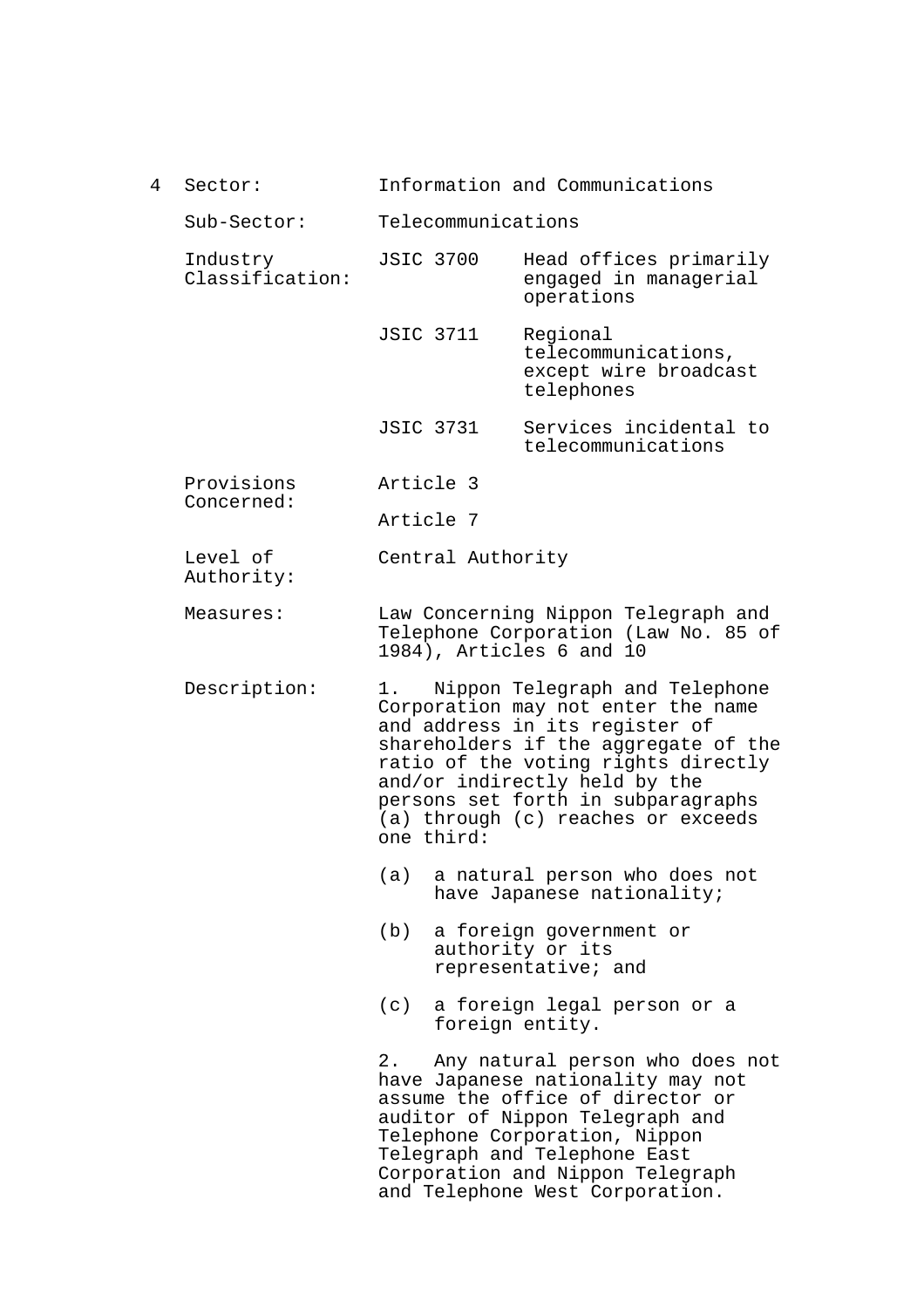| 5.                        | Sector:                     | Information and Communications                                                                                                                                                                                                                                                  |                                                                        |  |  |
|---------------------------|-----------------------------|---------------------------------------------------------------------------------------------------------------------------------------------------------------------------------------------------------------------------------------------------------------------------------|------------------------------------------------------------------------|--|--|
|                           | Sub-Sector:                 | Telecommunications and Internet<br>Based Services                                                                                                                                                                                                                               |                                                                        |  |  |
|                           | Industry<br>Classification: | <b>JSIC 3711</b>                                                                                                                                                                                                                                                                | Regional<br>telecommunications,<br>except wire broadcast<br>telephones |  |  |
|                           |                             | <b>JSIC 3712</b>                                                                                                                                                                                                                                                                | Long-distance<br>telecommunications                                    |  |  |
|                           |                             | <b>JSIC 3719</b>                                                                                                                                                                                                                                                                | Miscellaneous fixed<br>telecommunications                              |  |  |
|                           |                             | <b>JSIC 3721</b>                                                                                                                                                                                                                                                                | Mobile<br>telecommunications                                           |  |  |
|                           |                             | JSIC 401                                                                                                                                                                                                                                                                        | Internet based services                                                |  |  |
|                           |                             | The activities covered by the<br>Note:<br>reservation under JSIC 3711,<br>3712, 3719, 3721 or 401 are<br>limited to the activities<br>which are subject to the<br>registration obligation<br>under Article 9 of the<br>Telecommunications Business<br>Law (Law No. 86 of 1984). |                                                                        |  |  |
|                           | Provisions<br>Concerned:    | Article 3                                                                                                                                                                                                                                                                       |                                                                        |  |  |
|                           | Level of<br>Authority:      | Central Authority                                                                                                                                                                                                                                                               |                                                                        |  |  |
|                           | Measures:                   | Article 27                                                                                                                                                                                                                                                                      | Foreign Exchange and Foreign<br>Trade Law (Law No. 228 of 1949),       |  |  |
|                           |                             | Cabinet Order on Foreign Direct<br>Investment (Cabinet Order No. 261<br>of 1980), Article 3                                                                                                                                                                                     |                                                                        |  |  |
| Description:<br>in Japan. |                             | The prior notification requirement<br>under the Foreign Exchange and<br>Foreign Trade Law applies to foreign<br>investors who intend to make<br>investments in telecommunications<br>business and internet based services                                                       |                                                                        |  |  |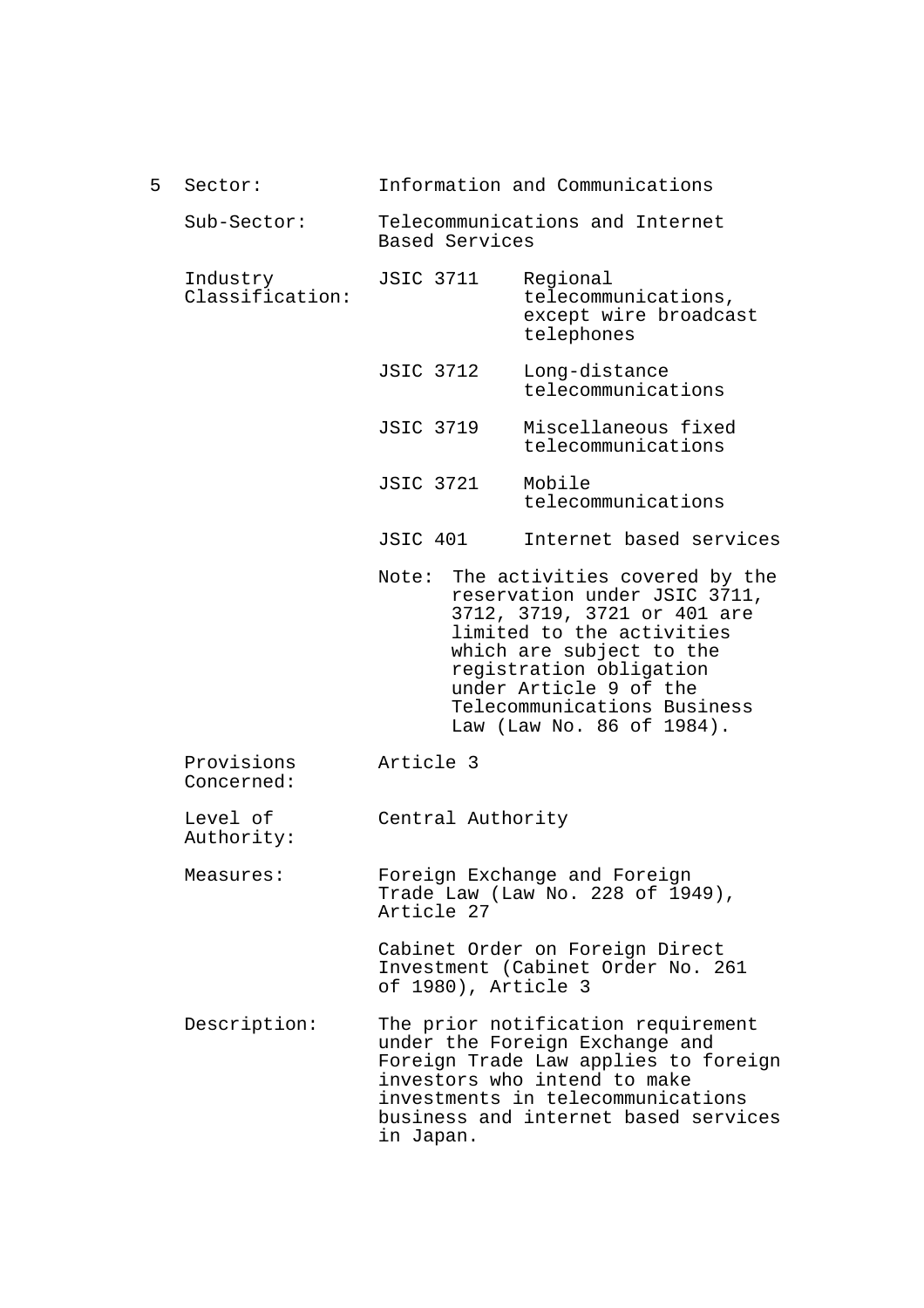| 6 | Sector:                     | Manufacturing                                                                                                                                                                                                                                                                                                                                                                                                                                                                                                             |  |  |  |
|---|-----------------------------|---------------------------------------------------------------------------------------------------------------------------------------------------------------------------------------------------------------------------------------------------------------------------------------------------------------------------------------------------------------------------------------------------------------------------------------------------------------------------------------------------------------------------|--|--|--|
|   | $Sub-Section:$              | Drugs and Medicines Manufacturing                                                                                                                                                                                                                                                                                                                                                                                                                                                                                         |  |  |  |
|   | Industry<br>Classification: | JSIC 1653<br>Biological preparations                                                                                                                                                                                                                                                                                                                                                                                                                                                                                      |  |  |  |
|   | Provisions<br>Concerned:    | Article 3                                                                                                                                                                                                                                                                                                                                                                                                                                                                                                                 |  |  |  |
|   | Level of<br>Authority:      | Central Authority                                                                                                                                                                                                                                                                                                                                                                                                                                                                                                         |  |  |  |
|   | Measures:                   | Foreign Exchange and Foreign Trade<br>Law (Law No. 228 of 1949), Article 27                                                                                                                                                                                                                                                                                                                                                                                                                                               |  |  |  |
|   |                             | Cabinet Order on Foreign Direct<br>Investment (Cabinet Order No. 261 of<br>1980), Article 3                                                                                                                                                                                                                                                                                                                                                                                                                               |  |  |  |
|   | Description:                | The prior notification requirement<br>under the Foreign Exchange and<br>Foreign Trade Law applies to foreign<br>investors who intend to make<br>investments in biological<br>preparations manufacturing industry<br>in Japan. For greater certainty,<br>"biological preparations<br>manufacturing industry" deals with<br>economic activities in an<br>establishment which mainly produces<br>vaccine, serum, toxoid, antitoxin and<br>some preparations similar to the<br>aforementioned products, or blood<br>products. |  |  |  |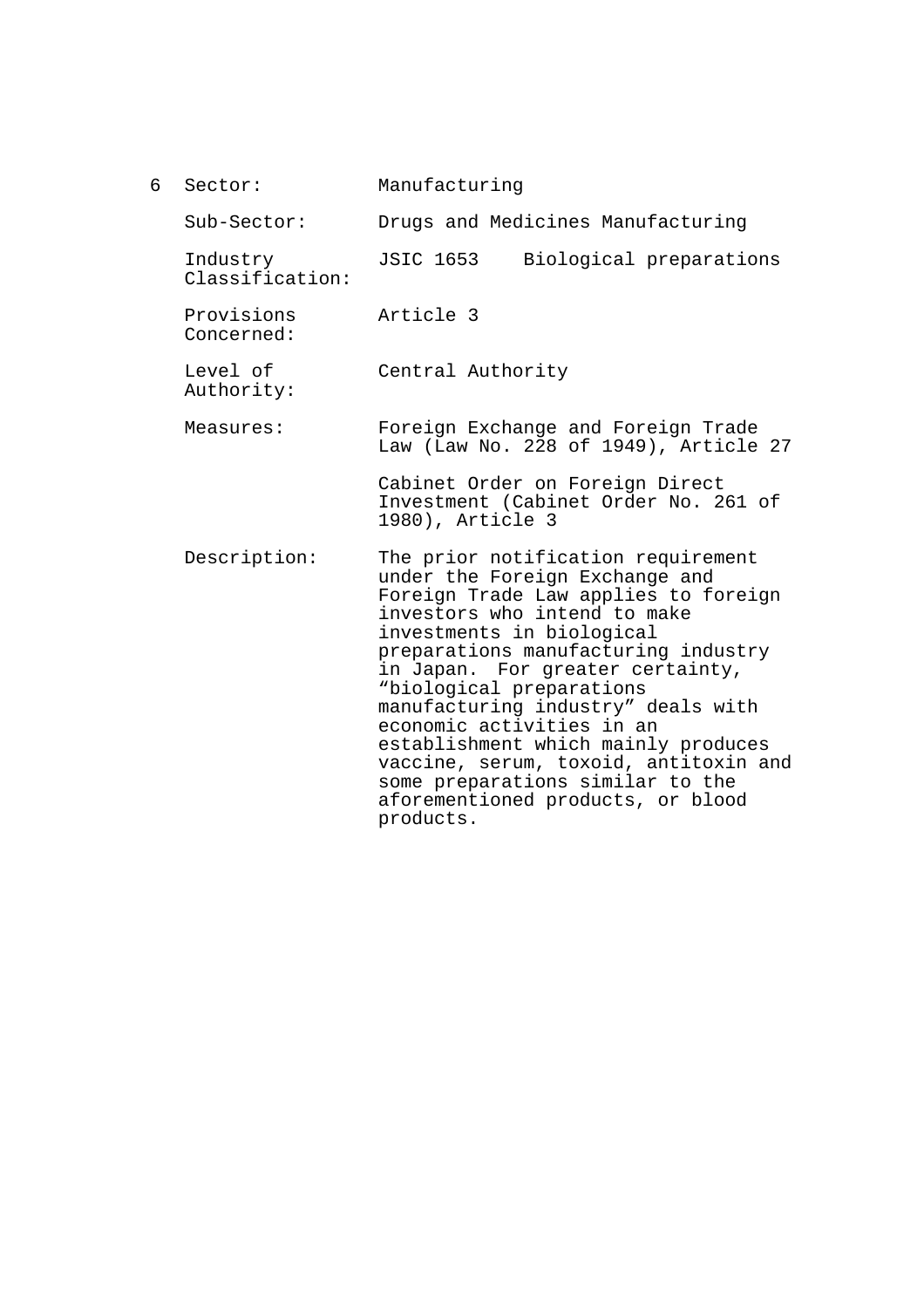| 7 | Sector:                     | Manufacturing                                 |  |  |                                                                      |
|---|-----------------------------|-----------------------------------------------|--|--|----------------------------------------------------------------------|
|   | Sub-Sector:                 | Leather and Leather Products<br>Manufacturing |  |  |                                                                      |
|   | Industry<br>Classification: | <b>JSIC 1189</b>                              |  |  | Textile apparel and<br>accessories, n.e.c.                           |
|   |                             | JSIC 1694                                     |  |  | Gelatine and adhesives                                               |
|   |                             | <b>JSIC 192</b>                               |  |  | Rubber and plastic<br>footwear and its<br>findings                   |
|   |                             | <b>JSIC 2011</b>                              |  |  | Leather tanning and<br>finishing                                     |
|   |                             | <b>JSIC 2021</b>                              |  |  | Mechanical leather<br>products, except gloves<br>and mittens         |
|   |                             | <b>JSIC 2031</b>                              |  |  | Cut stock and findings<br>for boots and shoes                        |
|   |                             | <b>JSIC 2041</b>                              |  |  | Leather footwear                                                     |
|   |                             | <b>JSIC 2051</b>                              |  |  | Leather gloves and<br>mittens                                        |
|   |                             | <b>JSIC 2061</b>                              |  |  | Baggage                                                              |
|   |                             | <b>JSIC 207</b>                               |  |  | Handbags and small<br>leather cases                                  |
|   |                             | <b>JSIC 2081</b>                              |  |  | Fur skins                                                            |
|   |                             | <b>JSIC 2099</b>                              |  |  | Miscellaneous leather<br>products                                    |
|   |                             | <b>JSIC 3253</b>                              |  |  | Sporting and athletic<br>goods                                       |
|   |                             |                                               |  |  | Note 1: The activities covered by the<br>reservation under JSIC 1189 |

reservation under JSIC 1189 or 3253 are limited to the activities related to leather and leather products manufacturing.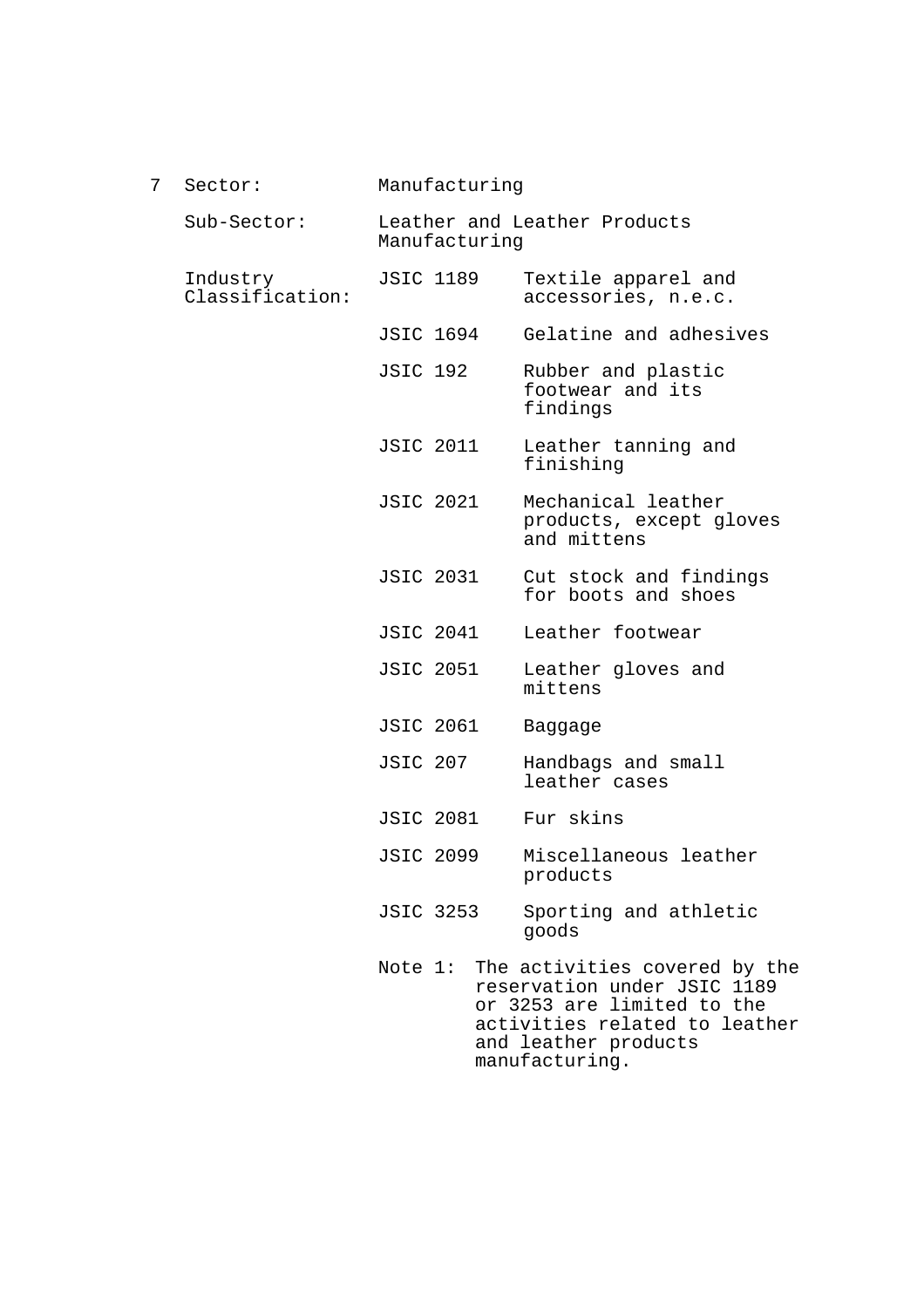Note 2: The activities covered by the reservation under JSIC 1694 are limited to the activities related to animal glue (nikawa) and gelatine manufacturing.

Provisions Concerned: Article 3

Level of Authority: Central Authority

Measures: Foreign Exchange and Foreign Trade Law (Law No. 228 of 1949), Article 27

> Cabinet Order on Foreign Direct Investment (Cabinet Order No. 261 of 1980), Article 3

Description: The prior notification requirement under the Foreign Exchange and Foreign Trade Law applies to foreign investors who intend to make investments in leather and leather products manufacturing industry in Japan.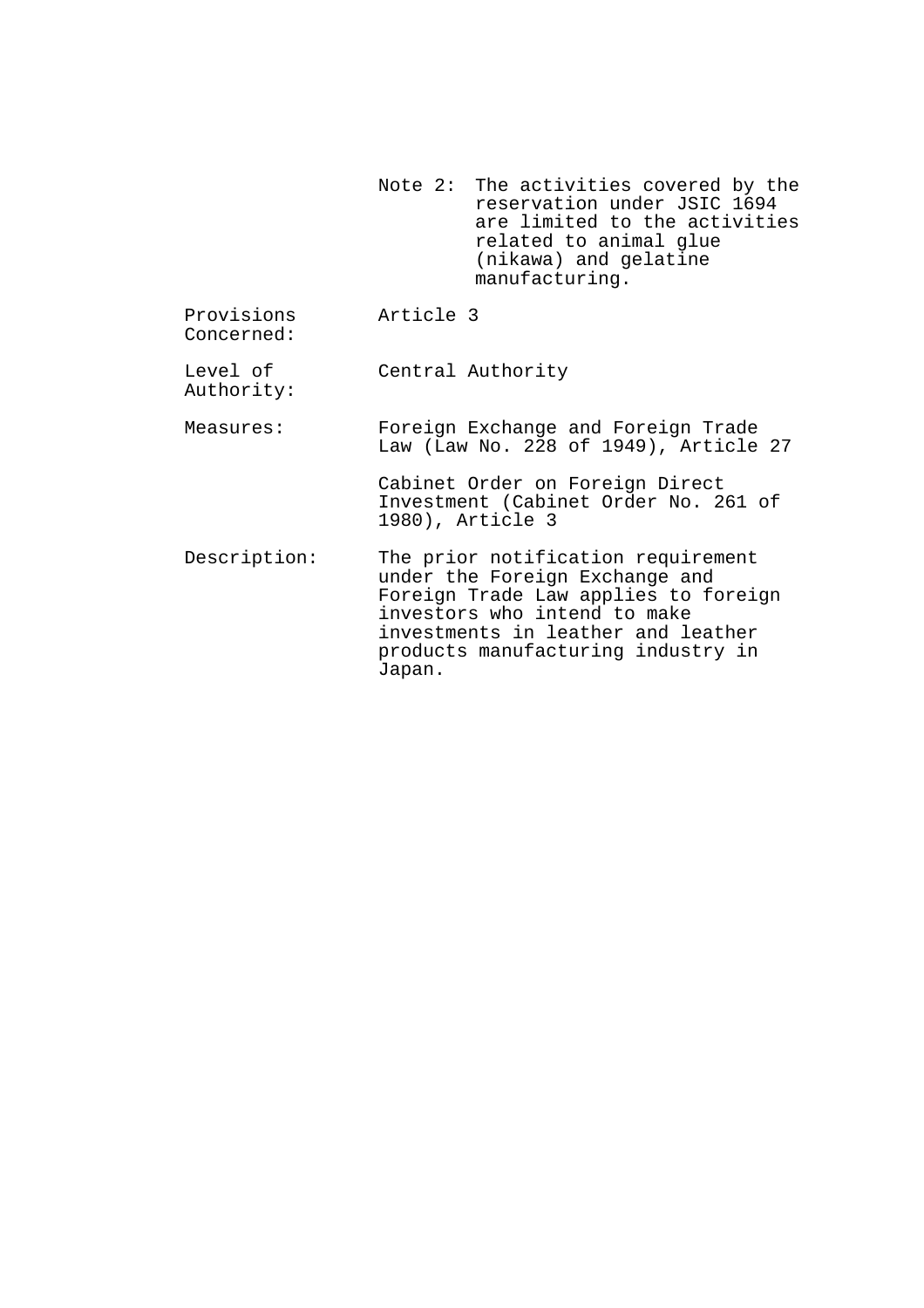8 Sector: Sub-Sector: Industry Classification: Provisions Concerned: Level of Authority: Measures: Description: Matters Related to the Nationality of a Ship Article 3 Article 7 Central Authority Ship Law (Law No. 46 of 1899), Article 1 The Japanese nationality shall be given to a ship whose owner is a Japanese national, or a company established under Japanese law, of which all the representatives and not less than two-thirds of the executives administering the affairs are Japanese nationals.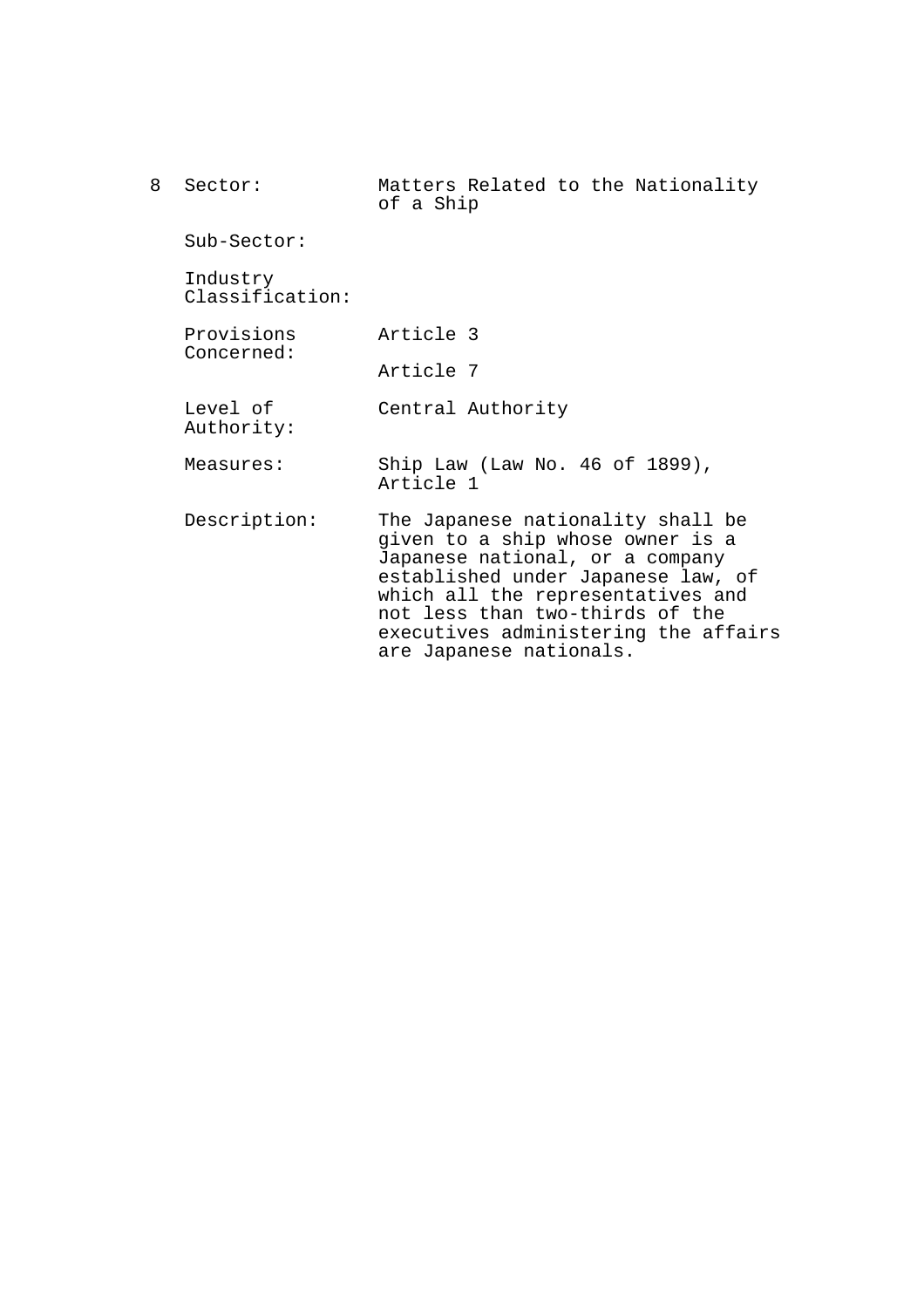| 9 | Sector:                     | Mining                                                                                                      |                                             |  |
|---|-----------------------------|-------------------------------------------------------------------------------------------------------------|---------------------------------------------|--|
|   | Sub-Sector:                 |                                                                                                             |                                             |  |
|   | Industry<br>Classification: | JSIC 05                                                                                                     | Mining and quarrying of<br>stone and gravel |  |
|   | Provisions<br>Concerned:    | Article 3                                                                                                   |                                             |  |
|   | Level of<br>Authority:      | Central Authority                                                                                           |                                             |  |
|   | Measures:                   | Mining Law (Law No. 289 of 1950),<br>Chapters 2 and 3                                                       |                                             |  |
|   | Description:                | Only a Japanese national or a<br>Japanese legal person may have<br>mining rights or mining lease<br>rights. |                                             |  |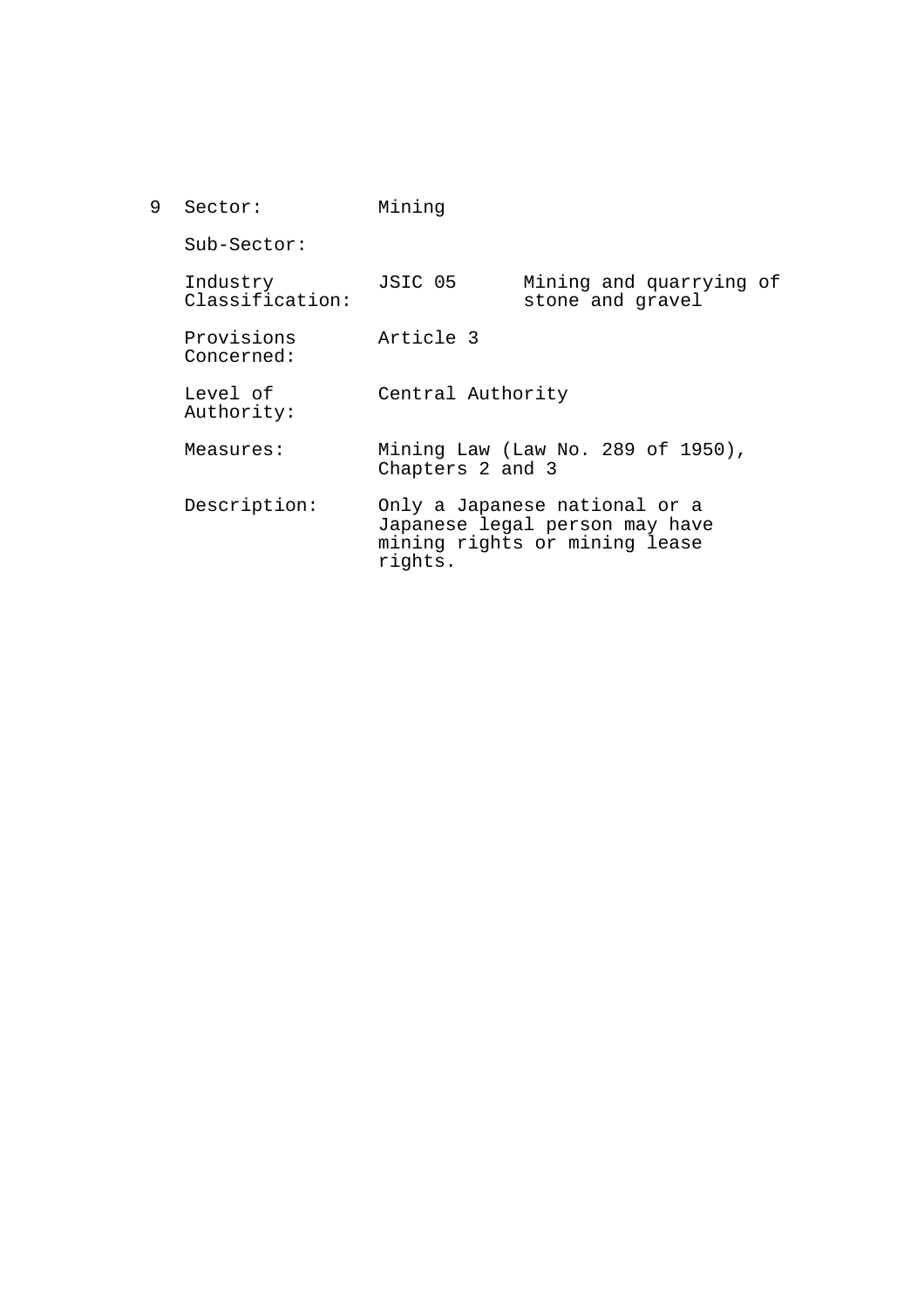10 Sector:

Oil Industry

Sub-Sector:

| Industry        |  |
|-----------------|--|
| Classification: |  |

- SIC 053 Crude petroleum and natural gas production
- JSIC 1711 Petroleum refining
- JSIC 1721 Lubricating oils and greases (not made in petroleum refineries)
- JSIC 1741 Paving materials
- JSIC 1799 Miscellaneous petroleum and coal products
- JSIC 4711 Ordinary warehousing
- JSIC 4721 Refrigerated warehousing
- JSIC 5331 Petroleum
- JSIC 6051 Petrol stations (gasoline service stations)
- JSIC 6052 Fuel stores, except gasoline service stations
- JSIC 9299 Miscellaneous business services, n.e.c.
- Note 1: The activities covered by the reservation under JSIC 1741, 1799, 4711, 4721 or 6052 are limited to the activities related to oil industry.
- Note 2: The activities covered by the reservation under JSIC 9299 are limited to the activities related to liquefied petroleum gas industry.

Provisions Concerned:

Article 3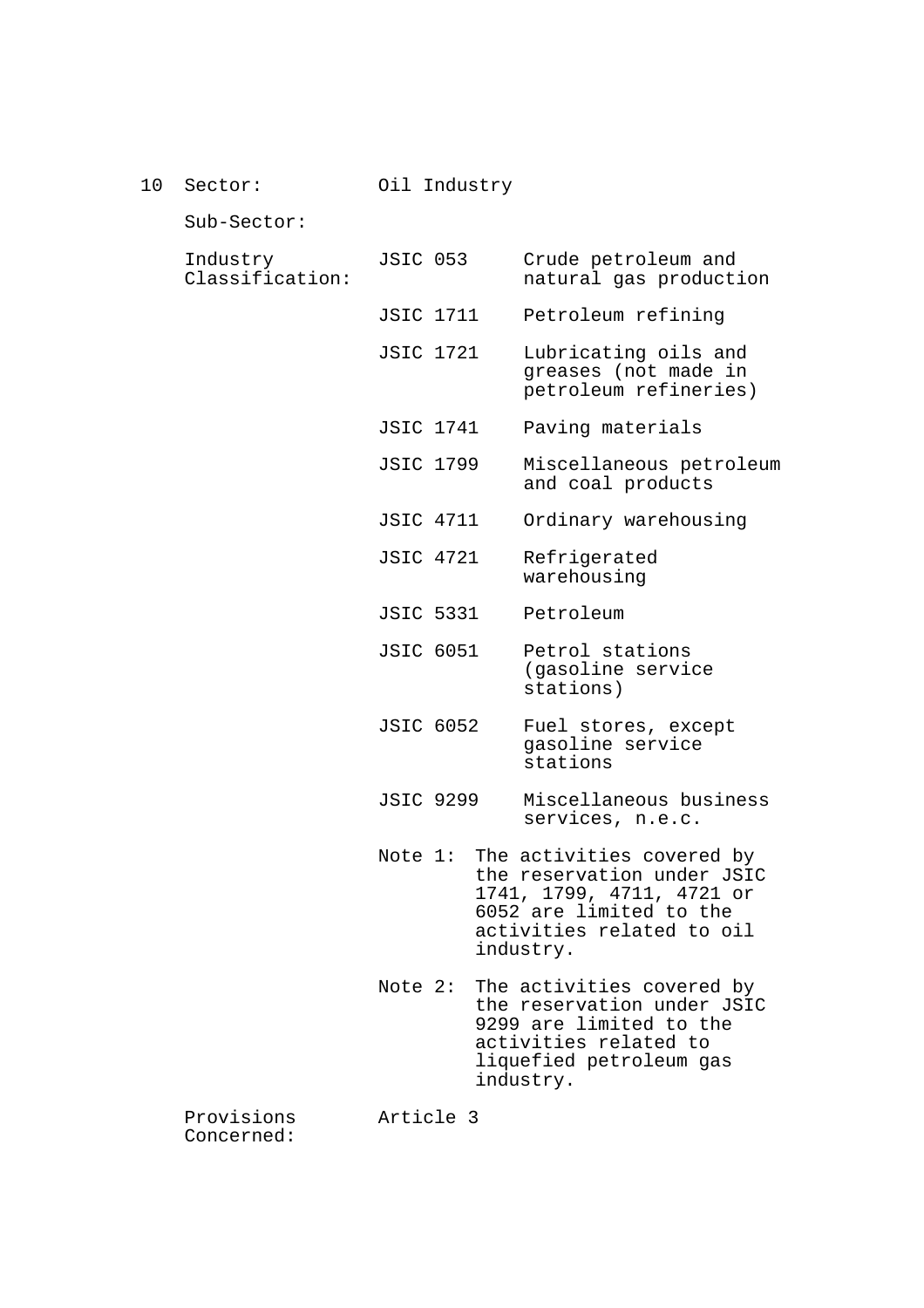| Level of<br>Authority: | Central Authority                                                                                                                                                                                                                                                                                                                                                                                                                                                                            |
|------------------------|----------------------------------------------------------------------------------------------------------------------------------------------------------------------------------------------------------------------------------------------------------------------------------------------------------------------------------------------------------------------------------------------------------------------------------------------------------------------------------------------|
| Measures:              | Foreign Exchange and Foreign<br>Trade Law (Law No. 228 of 1949),<br>Article 27                                                                                                                                                                                                                                                                                                                                                                                                               |
|                        | Cabinet Order on Foreign Direct<br>Investment (Cabinet Order No. 261<br>of 1980), Article 3                                                                                                                                                                                                                                                                                                                                                                                                  |
| Description:           | The prior notification requirement<br>under the Foreign Exchange and<br>Foreign Trade Law applies to foreign<br>investors who intend to make<br>investments in oil industry in<br>Japan. All organic chemicals such<br>as ethylene, ethylene glycol and<br>polycarbonates are outside the scope<br>of the oil industry. Therefore,<br>prior notification under the Foreign<br>Exchange and Foreign Trade Law is<br>not required for the investments in<br>the manufacture of these products. |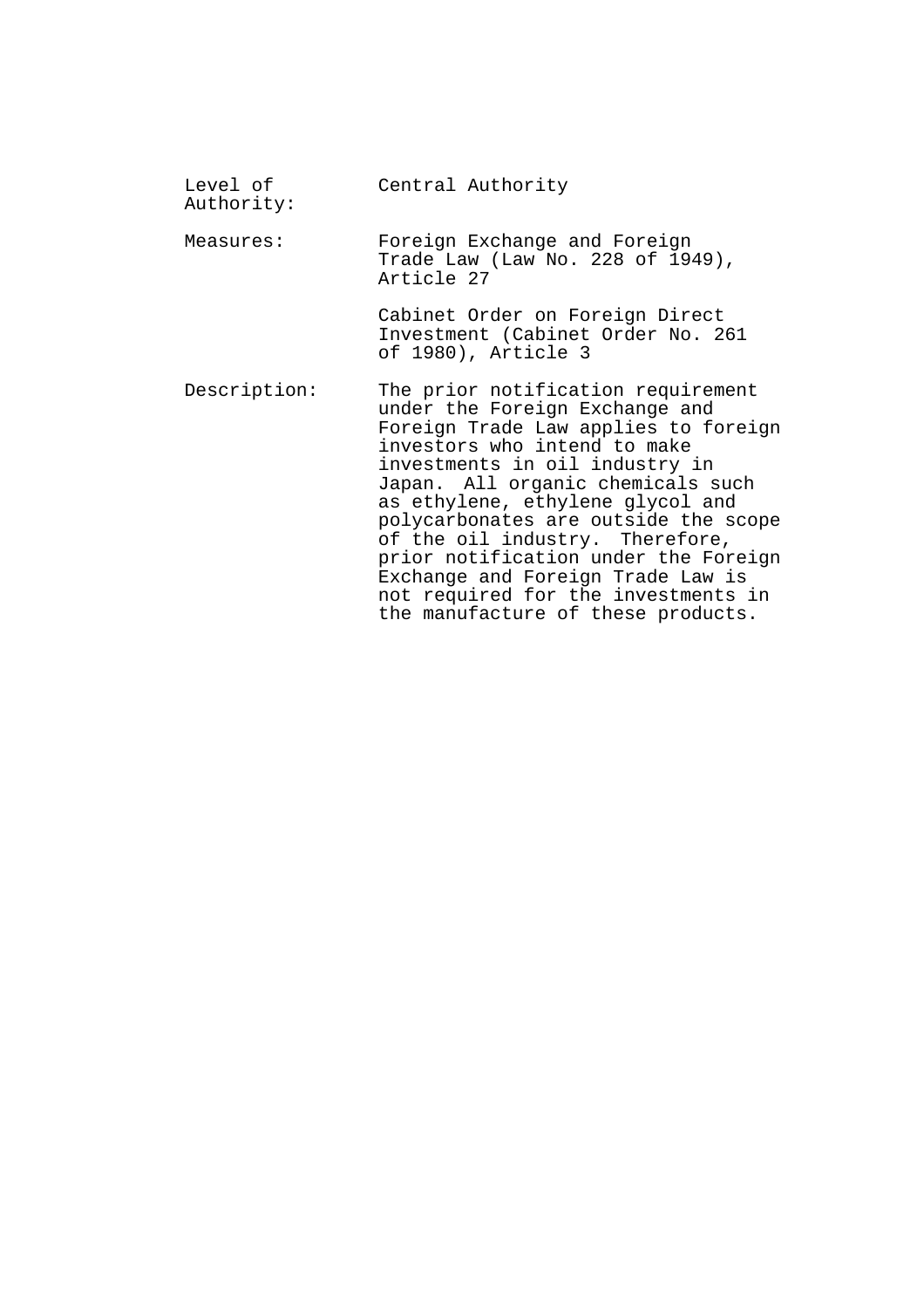| 11 Sector: | Agriculture, Forestry and Fisheries,<br>and Related Services (except<br>Fisheries within the Territorial<br>Sea, Internal Waters, Exclusive   |
|------------|-----------------------------------------------------------------------------------------------------------------------------------------------|
|            | Economic Zone and Continental Shelf<br>provided for in the reservation<br>No.6 in the Schedule of the<br>Interchange Association in Annex II) |

## Sub-Sector:

| Industry<br>Classification: | JSIC 01             | Agriculture                                                                   |  |
|-----------------------------|---------------------|-------------------------------------------------------------------------------|--|
|                             | JSIC 02             | Forestry                                                                      |  |
|                             | JSIC 03             | Fisheries, except<br>aquaculture                                              |  |
|                             | JSIC 04             | Aquaculture                                                                   |  |
|                             | <b>JSIC 6324</b>    | Agricultural<br>cooperatives                                                  |  |
|                             | <b>JSIC 6325</b>    | Fishery and fishery<br>processing cooperatives                                |  |
|                             | JSIC 871            | Agriculture, forestry<br>and fisheries<br>cooperative<br>associations, n.e.c. |  |
| Provisions<br>Concerned:    | Article 3           |                                                                               |  |
| Level of<br>Authority:      | Central Authority   |                                                                               |  |
| Measures:                   | Article 27          | Foreign Exchange and Foreign<br>Trade Law (Law No. 228 of 1949),              |  |
|                             | of 1980), Article 3 | Cabinet Order on Foreign Direct<br>Investment (Cabinet Order No. 261          |  |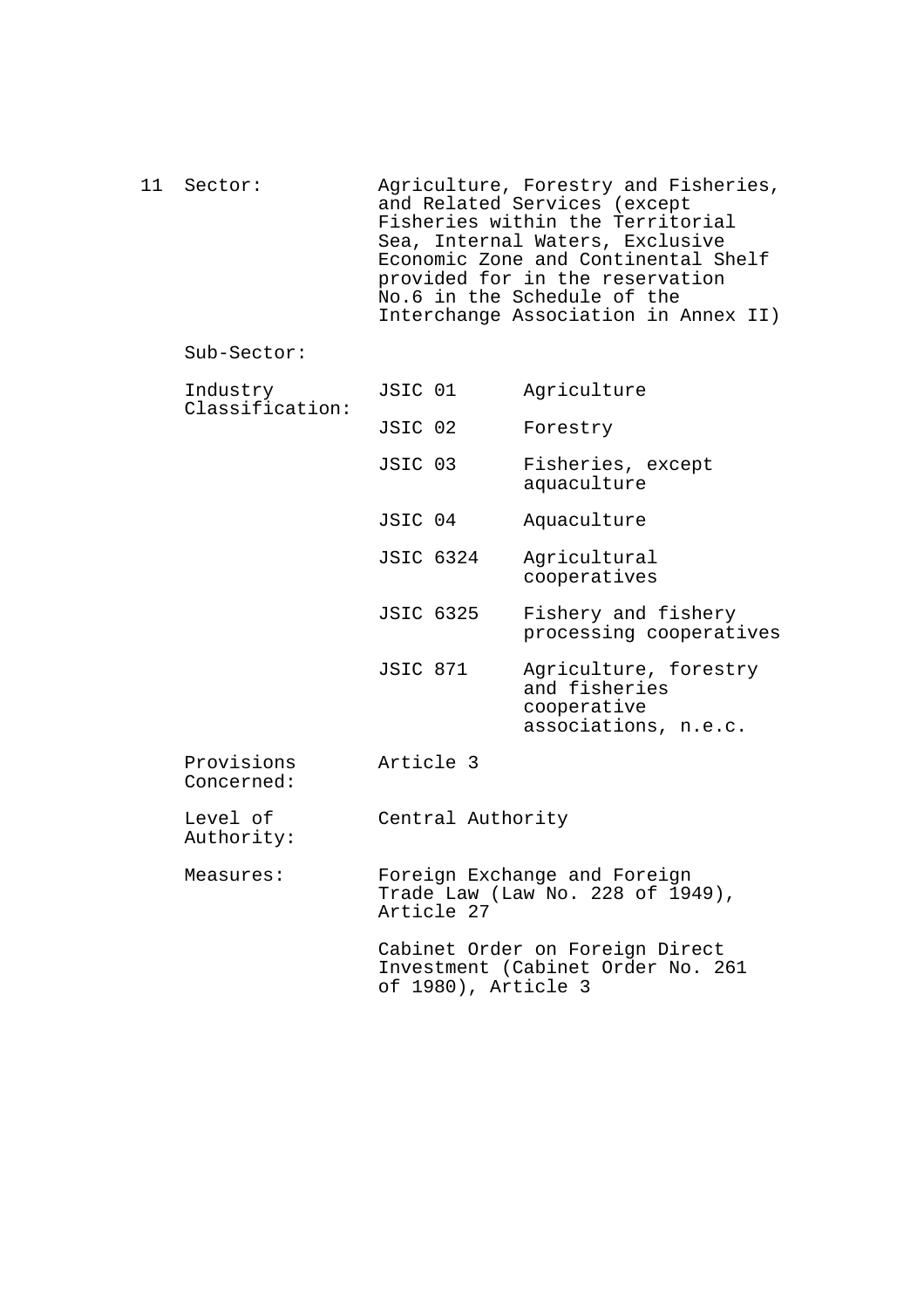Description: The prior notification requirement under the Foreign Exchange and Foreign Trade Law applies to foreign investors who intend to make investments in agriculture, forestry and fisheries, and related services (except fisheries within the territorial sea, internal waters, exclusive economic zone and continental shelf provided for in the entry No. 6 in the Schedule of the Interchange Association in Annex II) in Japan.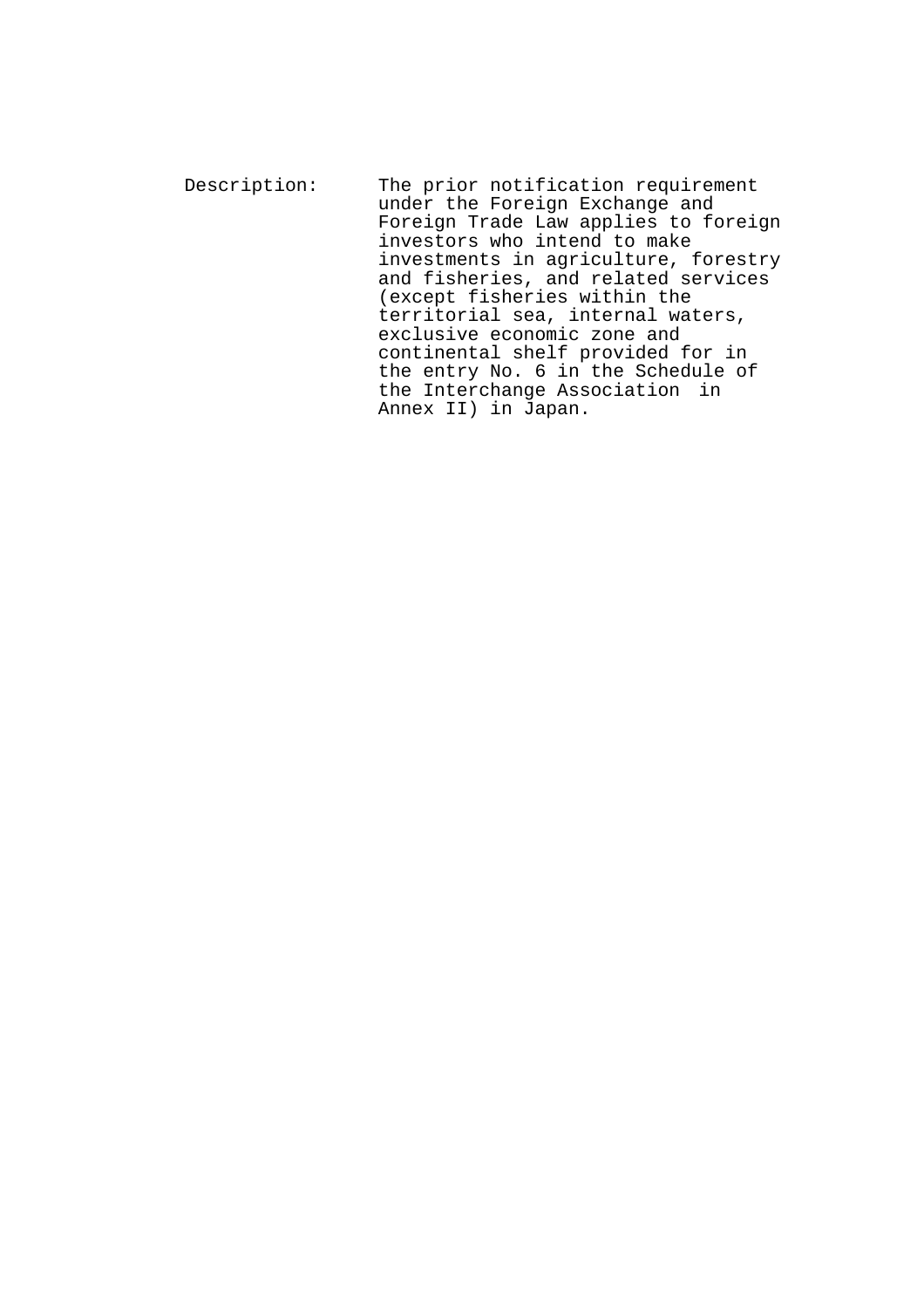| 12 Sector:                  | Security Guard Services                                                                                                                                                                             |  |  |  |
|-----------------------------|-----------------------------------------------------------------------------------------------------------------------------------------------------------------------------------------------------|--|--|--|
| $Sub-Section:$              |                                                                                                                                                                                                     |  |  |  |
| Industry<br>Classification: | JSIC 9231<br>Guard services                                                                                                                                                                         |  |  |  |
| Provisions<br>Concerned:    | Article 3                                                                                                                                                                                           |  |  |  |
| Level of<br>Authority:      | Central Authority                                                                                                                                                                                   |  |  |  |
| Measures:                   | Foreign Exchange and Foreign Trade<br>Law (Law No. 228 of 1949), Article 27                                                                                                                         |  |  |  |
|                             | Cabinet Order on Foreign Direct<br>Investment (Cabinet Order No. 261 of<br>1980), Article 3                                                                                                         |  |  |  |
| Description:                | The prior notification requirement<br>under the Foreign Exchange and<br>Foreign Trade Law applies to foreign<br>investors who intend to make<br>investments in security guard<br>services in Japan. |  |  |  |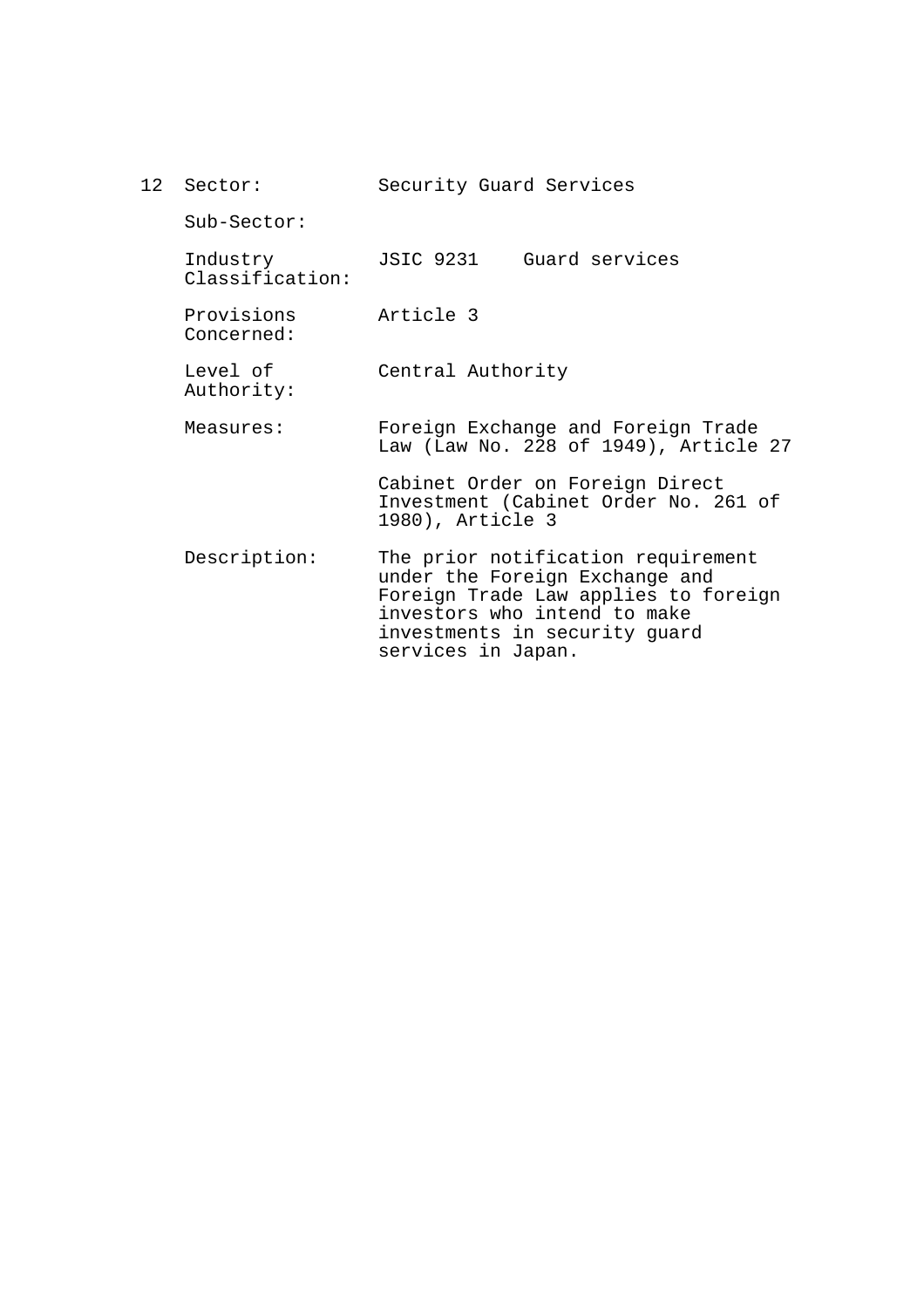| 13 | Sector:                     | Transport                                                                                   |                                                                                |                                                                                                                                                                                                                               |  |
|----|-----------------------------|---------------------------------------------------------------------------------------------|--------------------------------------------------------------------------------|-------------------------------------------------------------------------------------------------------------------------------------------------------------------------------------------------------------------------------|--|
|    | Sub-Sector:                 | Air Transport                                                                               |                                                                                |                                                                                                                                                                                                                               |  |
|    | Industry<br>Classification: |                                                                                             | <b>JSIC 4600</b>                                                               | Head offices primarily<br>engaged in managerial<br>operations                                                                                                                                                                 |  |
|    |                             |                                                                                             | JSIC 4611                                                                      | Air transport                                                                                                                                                                                                                 |  |
|    | Provisions                  |                                                                                             | Article 3                                                                      |                                                                                                                                                                                                                               |  |
|    | Concerned:                  |                                                                                             | Article 4                                                                      |                                                                                                                                                                                                                               |  |
|    |                             |                                                                                             | Article 7                                                                      |                                                                                                                                                                                                                               |  |
|    | Level of<br>Authority:      |                                                                                             | Central Authority                                                              |                                                                                                                                                                                                                               |  |
|    | Measures:                   |                                                                                             | Foreign Exchange and Foreign<br>Trade Law (Law No. 228 of 1949),<br>Article 27 |                                                                                                                                                                                                                               |  |
|    |                             | Cabinet Order on Foreign Direct<br>Investment (Cabinet Order No. 261 of<br>1980), Article 3 |                                                                                |                                                                                                                                                                                                                               |  |
|    |                             |                                                                                             |                                                                                | Civil Aeronautics Law (Law No. 231<br>of 1952), Chapters 7 and 8                                                                                                                                                              |  |
|    | Description:                |                                                                                             |                                                                                | The prior notification<br>requirement under the Foreign<br>Exchange and Foreign Trade Law<br>applies to foreign investors who<br>intend to make investments in air<br>transport business in Japan.                            |  |
|    |                             | 2.                                                                                          | for the permission:                                                            | Permission of the Minister of<br>Land, Infrastructure, Transport and<br>Tourism for conducting air transport<br>business as a Japanese air carrier<br>is not granted to the following<br>natural persons or entities applying |  |
|    |                             | (a)                                                                                         |                                                                                | a natural person who does not<br>have Japanese nationality;                                                                                                                                                                   |  |
|    |                             | (b)                                                                                         | equivalent;                                                                    | a foreign country or region, or<br>a foreign public entity or its                                                                                                                                                             |  |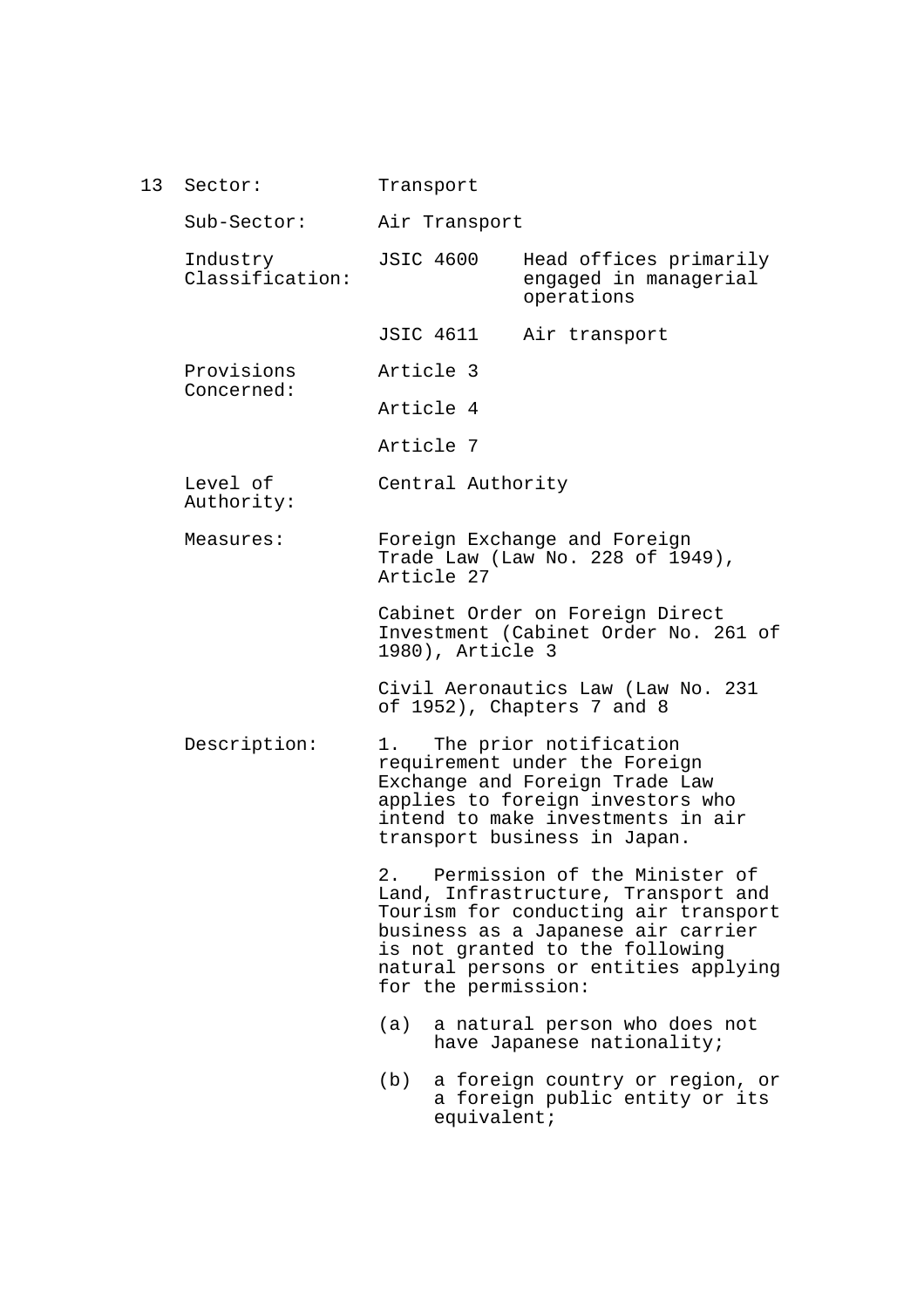- (c) a legal person or other entity constituted under the laws of any foreign country or region; and
- (d) a legal person represented by the natural persons or entities referred to in subparagraph  $(a)$ ,  $(b)$  or  $(c)$ ; a legal person of which more than one-third of the members of the board of directors are composed of the natural persons or entities referred to in subparagraph (a), (b) or (c); or a legal person of which more than onethird of the voting rights are held by the natural persons or entities referred to in subparagraph (a), (b) or (c).

In the event an air carrier falls into a natural person or an entity referred to in subparagraphs (a) through (d), the permission will lose its effect. The conditions for the permission also apply to companies, such as holding companies, which have substantial control over the air carriers.

3. A Japanese air carrier or a company having substantial control over such air carrier, such as a holding company, may reject the request from a natural person or an entity set forth in subparagraphs 2(a) through (c), who owns equity investments in such air carrier or company, to enter its name and address in the register of shareholders, in the event such air carrier or company falls into a legal person referred to in subparagraph 2(d) by accepting such request.

4. Foreign air carriers are required to obtain permission of the Minister of Land, Infrastructure, Transport and Tourism to conduct international air transport business.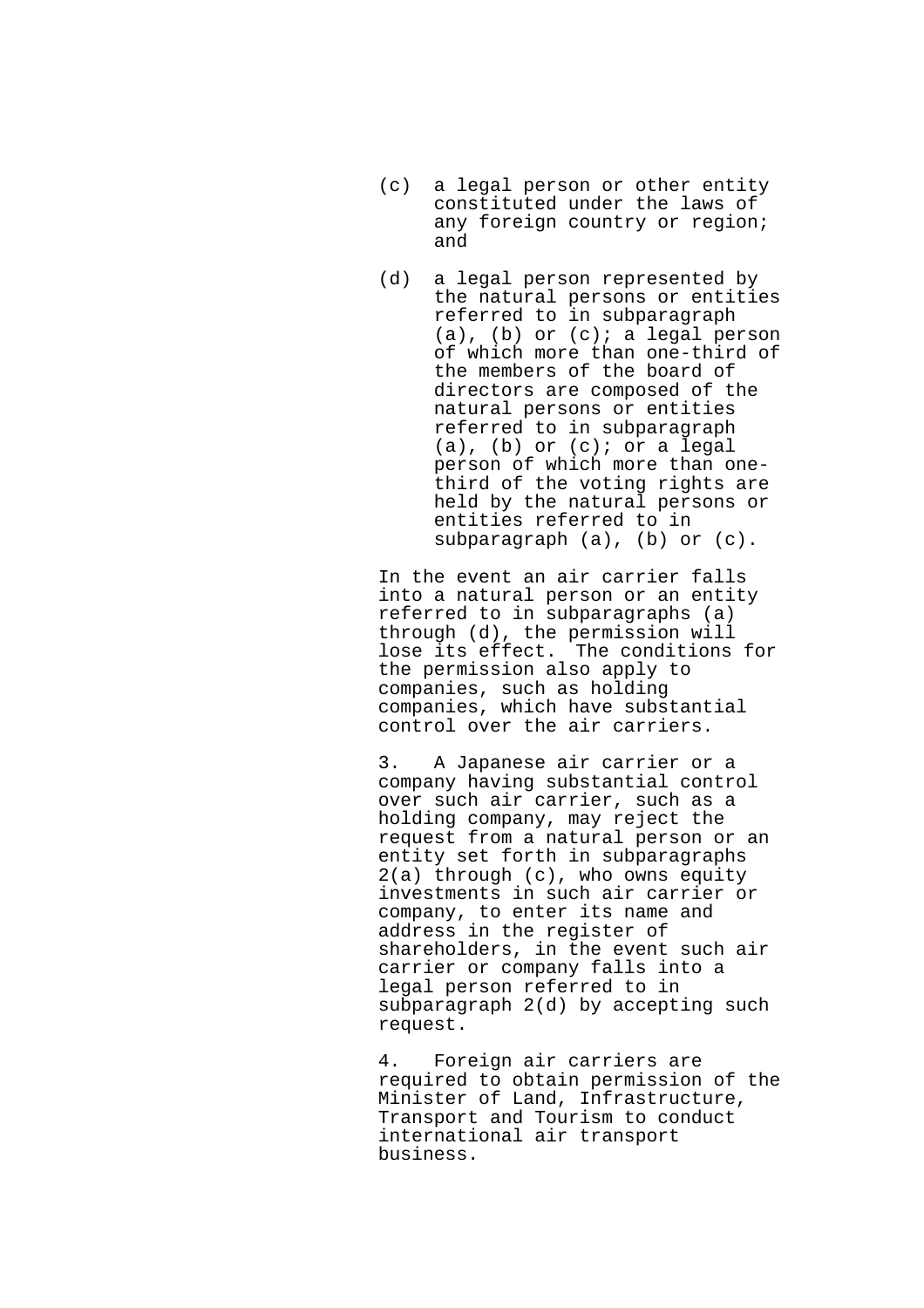5. Permission of the Minister of Land, Infrastructure, Transport and Tourism is required for the use of foreign aircraft for air transportation of passengers or cargoes to and from Japan for remuneration.

6. A foreign aircraft may not be used for a flight between points within Japan.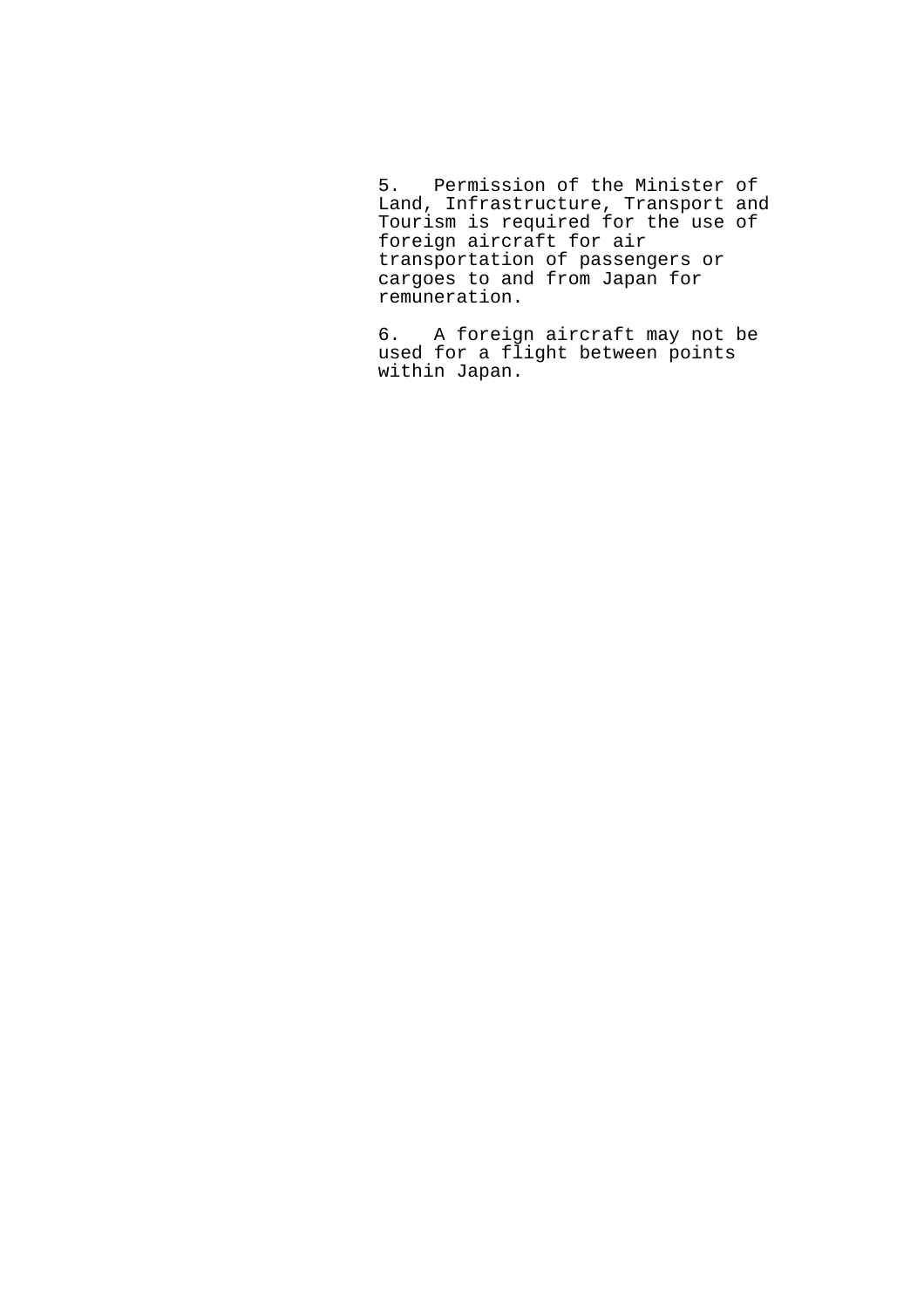| 14 | Sector:                     |     | Transport           |                                                                                                                                                                                                                          |
|----|-----------------------------|-----|---------------------|--------------------------------------------------------------------------------------------------------------------------------------------------------------------------------------------------------------------------|
|    | Sub-Sector:                 |     | Air Transport       |                                                                                                                                                                                                                          |
|    | Industry<br>Classification: |     | <b>JSIC 4600</b>    | Head offices primarily<br>engaged in managerial<br>operations                                                                                                                                                            |
|    |                             |     | JSIC 4621           | Aircraft service,<br>except air transport                                                                                                                                                                                |
|    | Provisions<br>Concerned:    |     | Article 3           |                                                                                                                                                                                                                          |
|    |                             |     | Article 7           |                                                                                                                                                                                                                          |
|    | Level of<br>Authority:      |     | Central Authority   |                                                                                                                                                                                                                          |
|    | Measures:                   |     |                     | Foreign Exchange and Foreign Trade<br>Law (Law No. 228 of 1949), Article 27                                                                                                                                              |
|    |                             |     | of 1980), Article 3 | Cabinet Order on Foreign Direct<br>Investment (Cabinet Order No. 261                                                                                                                                                     |
|    |                             |     |                     | Civil Aeronautics Law (Law No. 231 of<br>1952), Chapters 7 and 8                                                                                                                                                         |
|    | Description:                | 1.  |                     | The prior notification<br>requirement under the Foreign<br>Exchange and Foreign Trade Law<br>applies to foreign investors who<br>intend to make investments in aerial<br>work business in Japan.                         |
|    |                             |     |                     | 2. Permission of the Minister of<br>Land, Infrastructure, Transport and<br>Tourism for conducting aerial work<br>business is not granted to the<br>following natural persons or entities<br>applying for the permission: |
|    |                             | (a) |                     | a natural person who does not<br>have Japanese nationality;                                                                                                                                                              |
|    |                             | (b) | equivalent;         | a foreign country or region, or<br>a foreign public entity or its                                                                                                                                                        |
|    |                             | (c) | and                 | a legal person or other entity<br>constituted under the laws of<br>any foreign country or region;                                                                                                                        |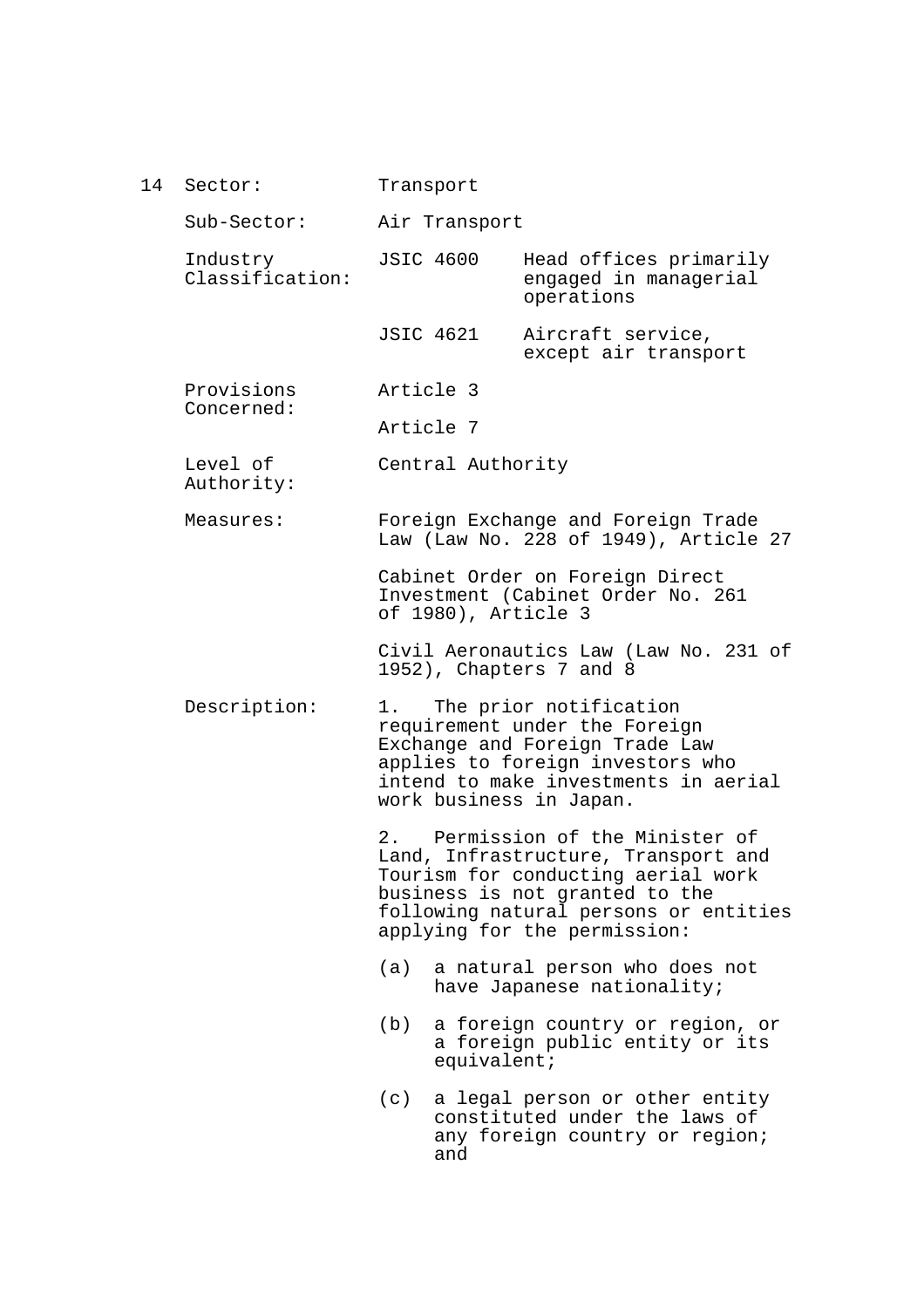(d) a legal person represented by the natural persons or entities referred to in subparagraph (a), (b) or (c); a legal person of which more than one-third of the members of the board of directors are composed of the natural persons or entities referred to in subparagraph (a), (b) or (c); or a legal person of which more than one-third of the voting rights are held by the natural persons or entities referred to in subparagraph (a), (b) or (c).

In the event a person conducting aerial work business falls into a natural person or an entity referred to in subparagraphs (a) through (d), the permission will lose its effect. The conditions for the permission also apply to companies, such as holding companies, which have substantial control over the person conducting aerial work business.

3. A foreign aircraft may not be used for a flight between points within Japan.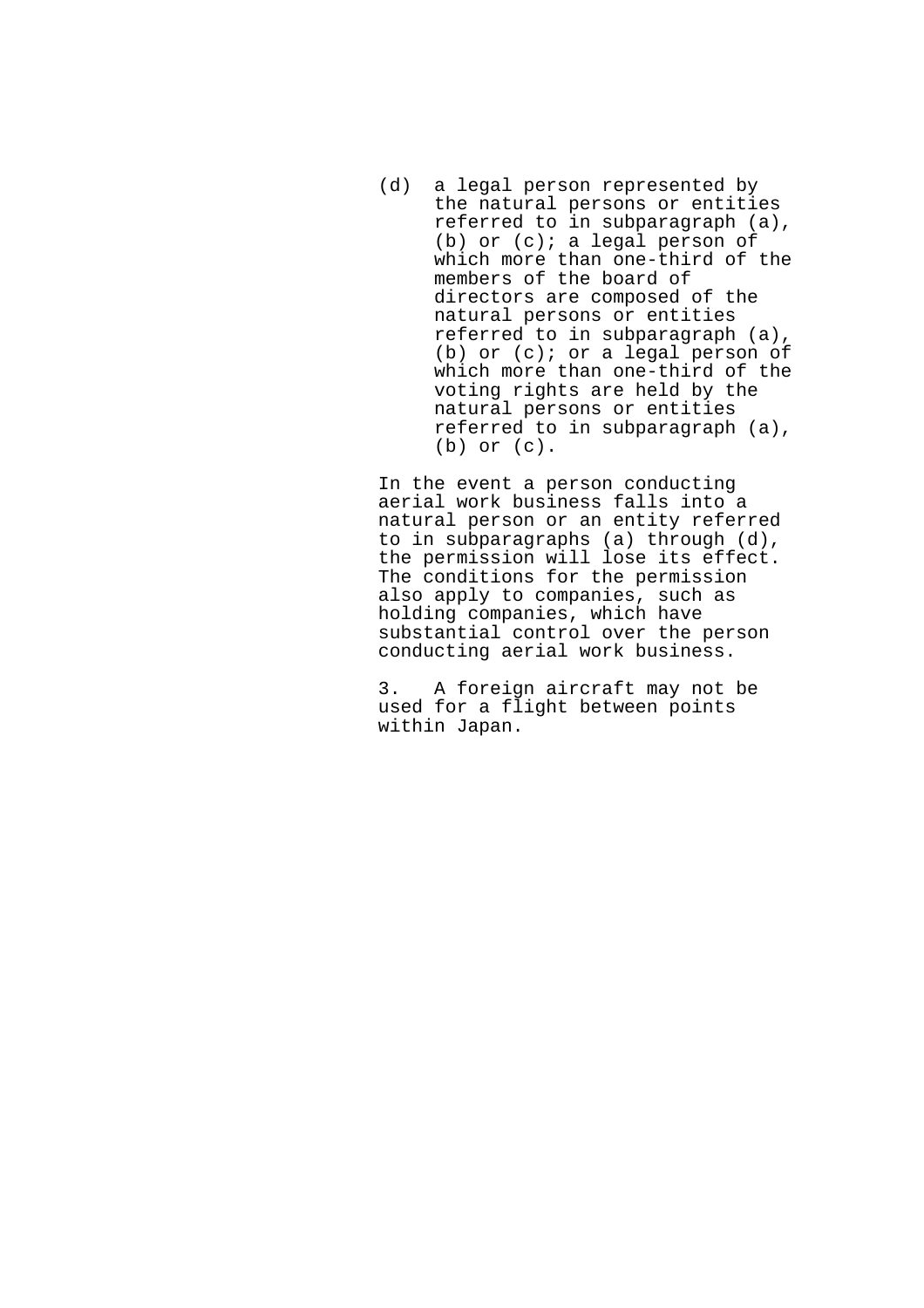15 Sector: Sub-Sector: Industry Classification: Provisions Concerned: Level of Authority: Measures: Description: Transport Air Transport (Registration of Aircraft in the National Register) Article 3 Article 7 Central Authority Civil Aeronautics Law (Law No. 231 of 1952), Chapter 2 1. An aircraft owned by any of the following natural persons or entities may not be registered in the national register: (a) a natural person who does not have Japanese nationality; (b) a foreign country or region, or a foreign public entity or its equivalent; (c) a legal person or other entity constituted under the laws of any foreign country or region; and (d) a legal person represented by the natural persons or entities referred to in subparagraph  $(a)$ ,  $(b)$  or  $(c)$ ; a legal person of which more than one-third of the members of the board of directors are composed of the natural persons or entities referred to in subparagraph  $(a)$ ,  $(b)$  or  $(c)$ ; or a legal person of which more than onethird of the voting rights are held by the natural persons or entities referred to in subparagraph (a), (b) or (c). 2. A foreign aircraft may not be

registered in the national register.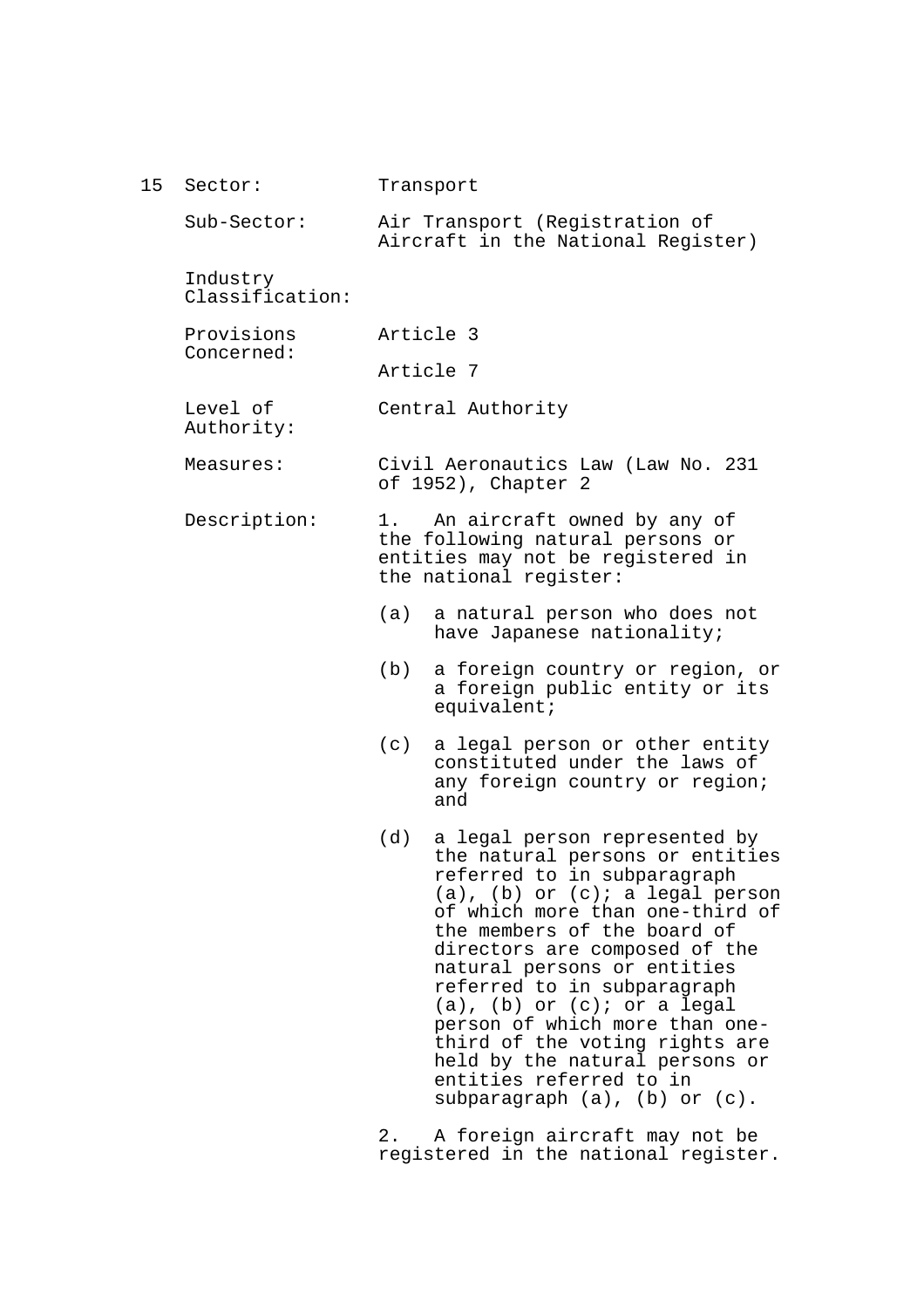16 Sector: Sub-Sector: Industry Classification: Provisions Concerned: Level of Authority: Measures: Description: Transport Freight Forwarding Business (excluding freight forwarding business using air transportation) JSIC 4441 Collect-and-deliver freight transport JSIC 4821 Deliver freight transport, except collect-and-deliver freight transport Article 3 Article 4 Article 7 Central Authority Freight Forwarding Business Law (Law No. 82 of 1989), Chapters 2 through 4 Enforcement Regulation of Freight Forwarding Business Law (Ministerial Ordinance of the Ministry of Transport No. 20 of 1990) The following natural persons or entities are required to be registered with, or to obtain permission or approval of, the Minister of Land, Infrastructure, Transport and Tourism for conducting freight forwarding business using international shipping. Such registration shall be made, or such permission or approval shall be granted, on the basis of reciprocity: (a) a natural person who does not have Japanese nationality; (b) a foreign country or region, or a foreign public entity or its equivalent;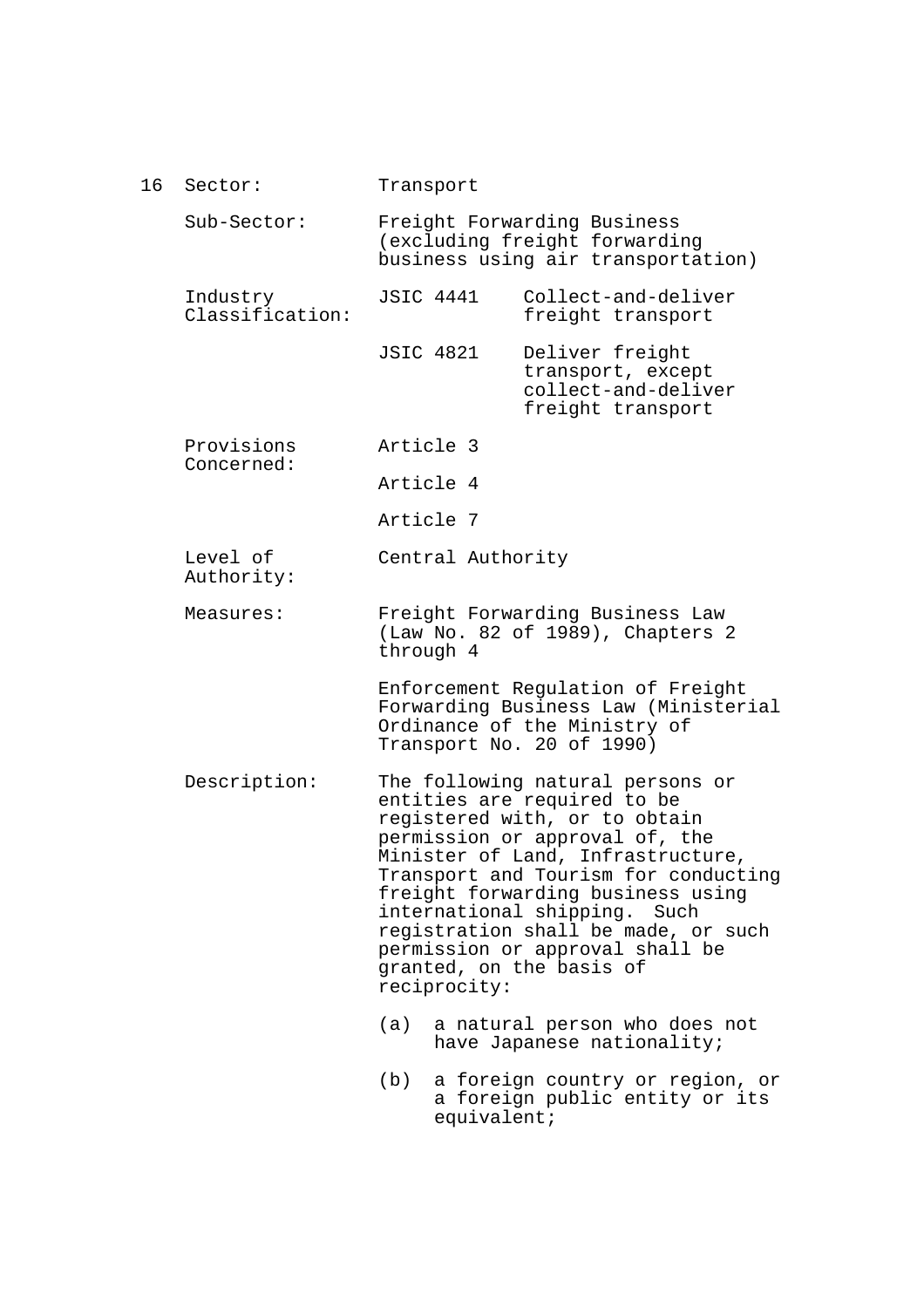- (c) a legal person or other entity constituted under the laws of any foreign country or region; and
- (d) a legal person represented by the natural persons or entities referred to in subparagraph  $(a)$ ,  $(b)$  or  $(c)$ ; a legal person of which more than one-third of the members of the board of directors are composed of the natural persons or entities referred to in subparagraph (a), (b) or (c); or a legal person of which more than onethird of the voting rights are held by the natural persons or entities referred to in subparagraph (a), (b) or (c).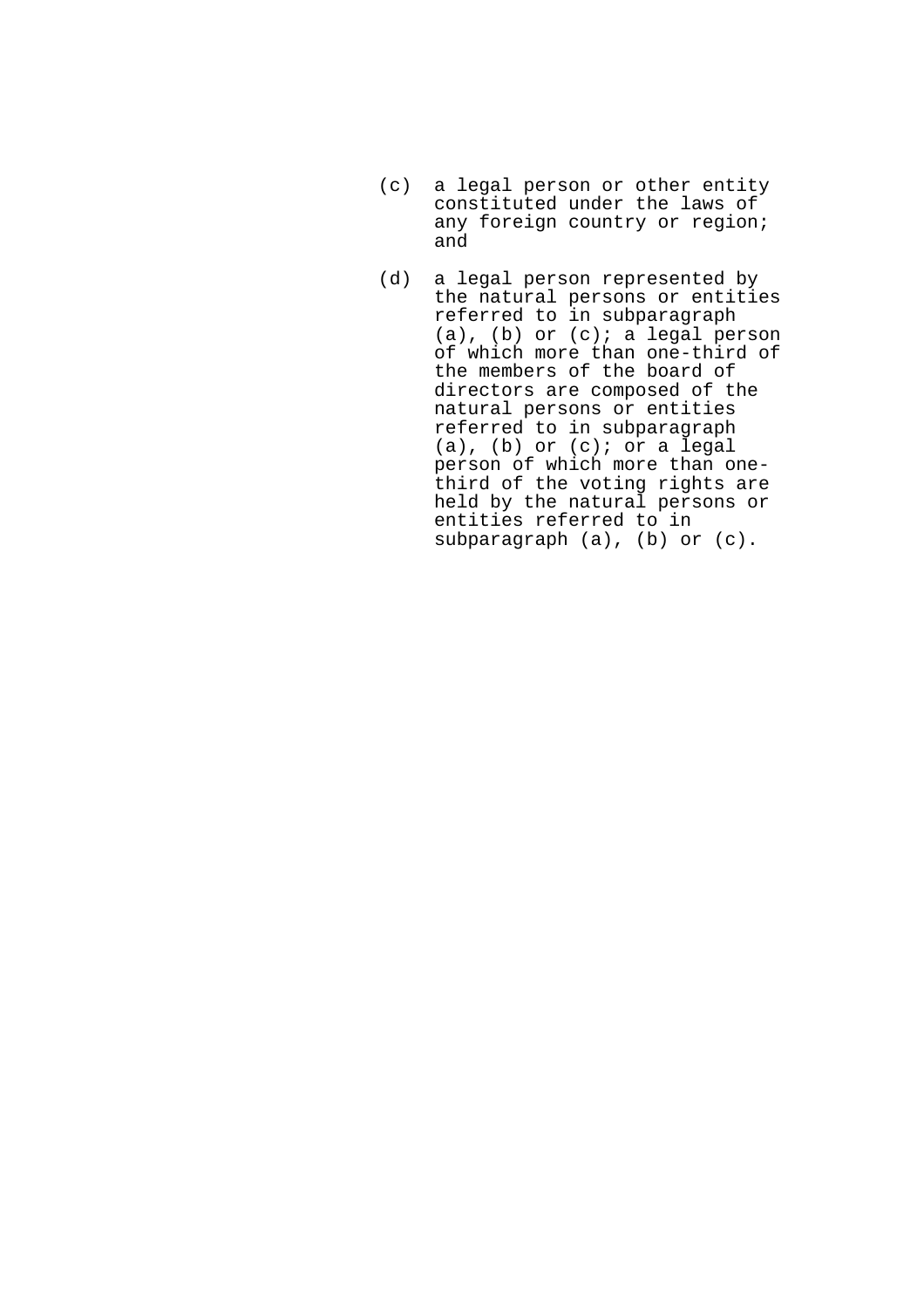17 Sector: Sub-Sector: Industry Classification: Provisions Concerned: Level of Authority: Measures: Description: Transport Freight Forwarding Business (only freight forwarding business using air transportation) JSIC 4441 Collect-and-deliver freight transport JSIC 4821 Deliver freight transport, except collect-and-deliver freight transport Article 3 Article 4 Article 7 Central Authority Freight Forwarding Business Law (Law No. 82 of 1989), Chapters 2 through 4 Enforcement Regulation of Freight Forwarding Business Law (Ministerial Ordinance of the Ministry of Transport No. 20 of 1990) 1. The following natural persons or entities may not conduct freight forwarding business using air transportation between points within Japan: (a) a natural person who does not have Japanese nationality; (b) a foreign country or region, or foreign public entity or its equivalent; (c) a legal person or other entity constituted under the laws of any foreign country or region; and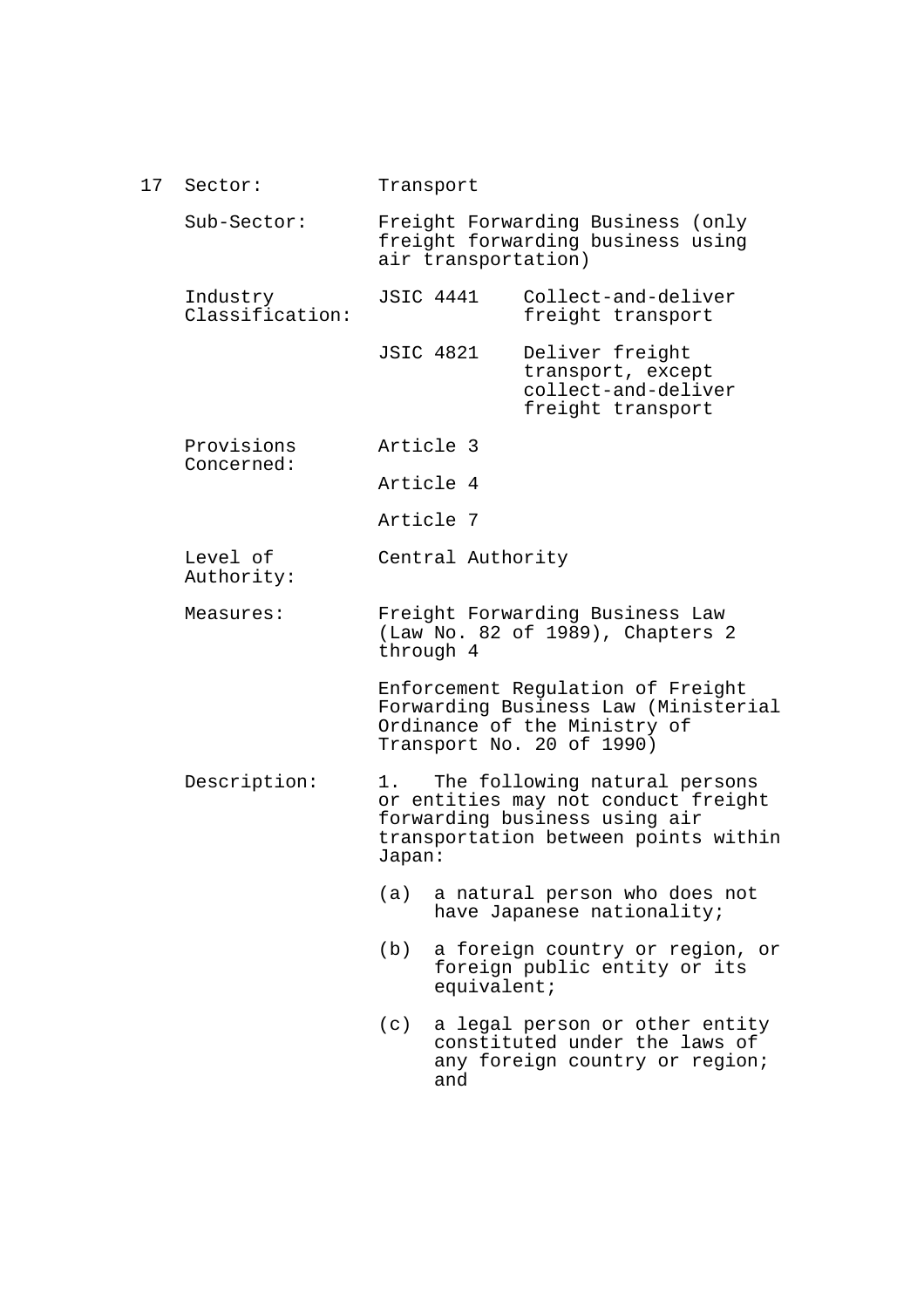(d) a legal person represented by the natural persons or entities referred to in subparagraph (a), (b) or (c); a legal person of which more than one-third of the members of the board of directors are composed of the natural persons or entities referred to in subparagraph  $(a)$ ,  $(b)$  or  $(c)$ ; or a legal person of which more than onethird of the voting rights are held by the natural persons or entities referred to in subparagraph (a), (b) or (c).

2. The natural persons or entities referred to in subparagraphs 1(a) through (d) are required to be registered with, or to obtain permission or approval of, the Minister of Land, Infrastructure, Transport and Tourism for conducting freight forwarding business using international air transportation. Such registration shall be made, or such permission or approval shall be granted, on the basis of reciprocity.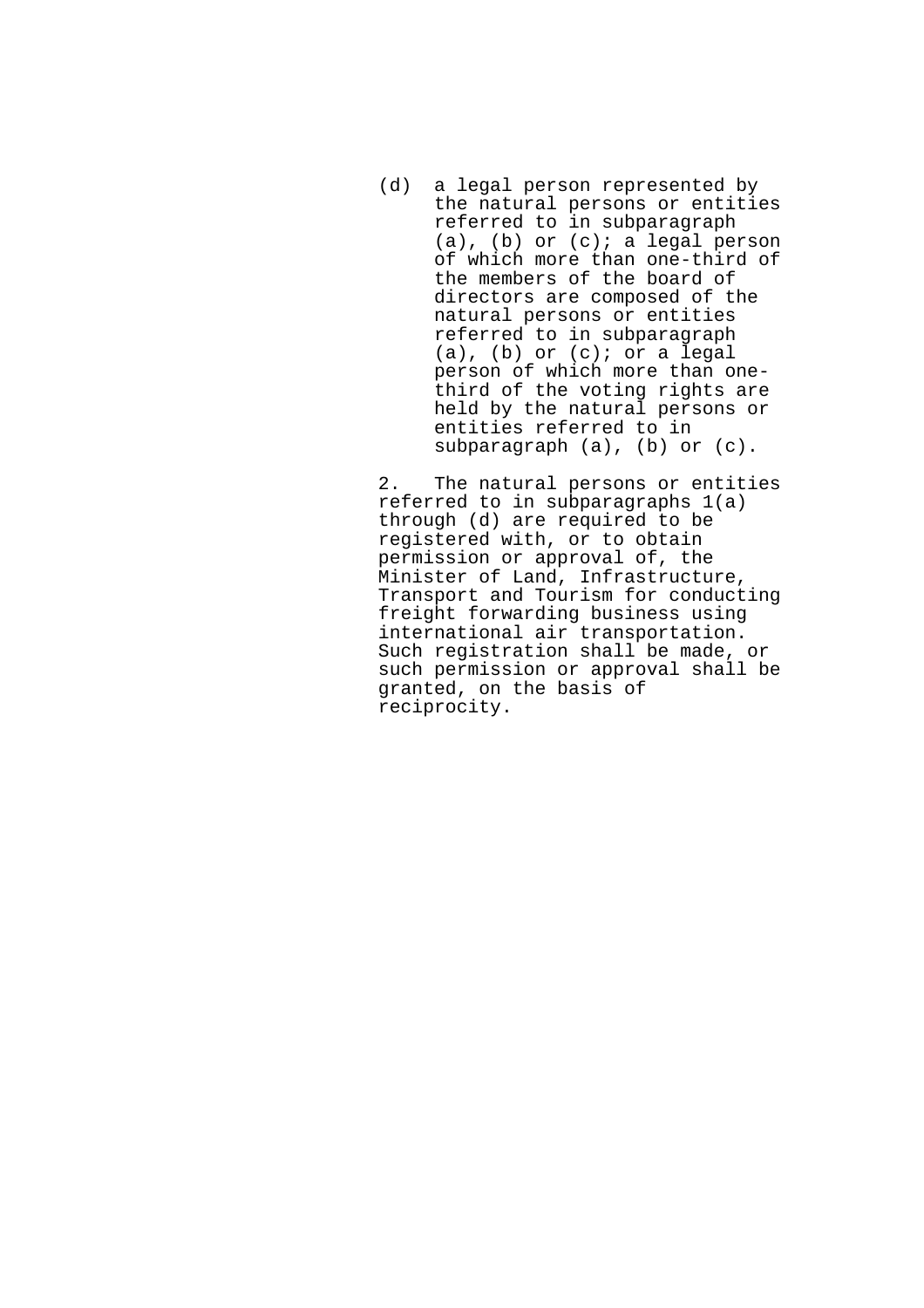| 18 | Sector:                     | Transport           |                                                                                                                                                                                                                                                                                                                                                                                                                                                                                                                             |
|----|-----------------------------|---------------------|-----------------------------------------------------------------------------------------------------------------------------------------------------------------------------------------------------------------------------------------------------------------------------------------------------------------------------------------------------------------------------------------------------------------------------------------------------------------------------------------------------------------------------|
|    | $Sub-Section:$              | Railway Transport   |                                                                                                                                                                                                                                                                                                                                                                                                                                                                                                                             |
|    | Industry<br>Classification: | <b>JSIC 421</b>     | Railway transport                                                                                                                                                                                                                                                                                                                                                                                                                                                                                                           |
|    |                             | <b>JSIC 4851</b>    | Railway facilities<br>services                                                                                                                                                                                                                                                                                                                                                                                                                                                                                              |
|    | Provisions<br>Concerned:    | Article 3           |                                                                                                                                                                                                                                                                                                                                                                                                                                                                                                                             |
|    | Level of<br>Authority:      | Central Authority   |                                                                                                                                                                                                                                                                                                                                                                                                                                                                                                                             |
|    | Measures:                   | Article 27          | Foreign Exchange and Foreign<br>Trade Law (Law No. 228 of 1949),                                                                                                                                                                                                                                                                                                                                                                                                                                                            |
|    |                             | of 1980), Article 3 | Cabinet Order on Foreign Direct<br>Investment (Cabinet Order No. 261                                                                                                                                                                                                                                                                                                                                                                                                                                                        |
|    | Description:                |                     | The prior notification requirement<br>under the Foreign Exchange and<br>Foreign Trade Law applies to foreign<br>investors who intend to make<br>investments in railway transport<br>industry in Japan. The manufacture<br>of vehicles, parts and components<br>for the railway transport industry<br>is not included in railway transport<br>industry. Therefore, prior<br>notification under the Foreign<br>Exchange and Foreign Trade Law is<br>not required for the investments in<br>the manufacture of these products. |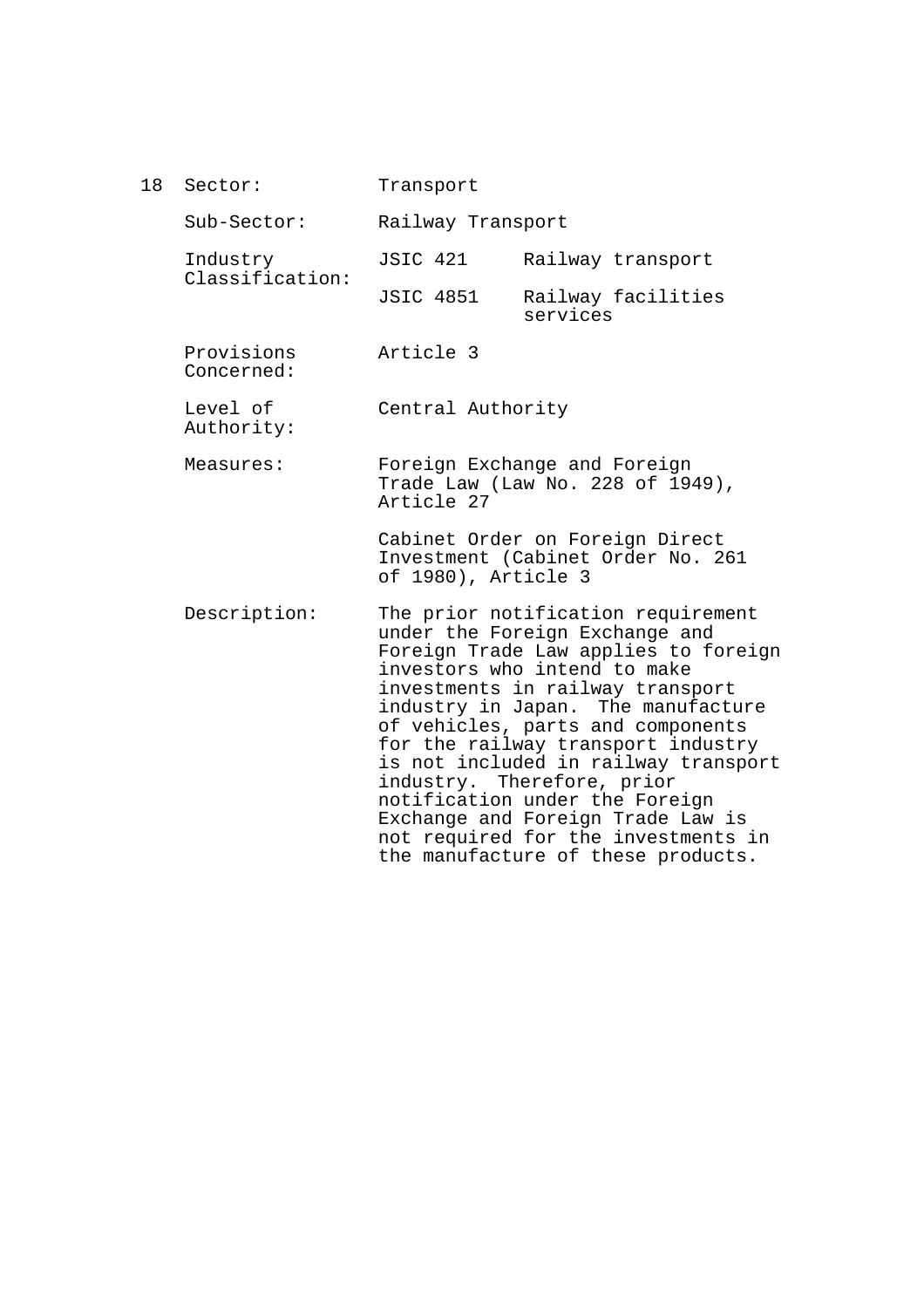19 Sector: Transport

| $Sub-Section:$              | Road Passenger Transport                                                                                                                                                                                                                                                                                                                                                                                                                                                               |
|-----------------------------|----------------------------------------------------------------------------------------------------------------------------------------------------------------------------------------------------------------------------------------------------------------------------------------------------------------------------------------------------------------------------------------------------------------------------------------------------------------------------------------|
| Industry<br>Classification: | JSIC 4311<br>Common omnibus<br>operators                                                                                                                                                                                                                                                                                                                                                                                                                                               |
| Provisions<br>Concerned:    | Article 3                                                                                                                                                                                                                                                                                                                                                                                                                                                                              |
| Level of<br>Authority:      | Central Authority                                                                                                                                                                                                                                                                                                                                                                                                                                                                      |
| Measures:                   | Foreign Exchange and Foreign<br>Trade Law (Law No. 228 of 1949),<br>Article 27                                                                                                                                                                                                                                                                                                                                                                                                         |
|                             | Cabinet Order on Foreign Direct<br>Investment (Cabinet Order No. 261<br>of 1980), Article 3                                                                                                                                                                                                                                                                                                                                                                                            |
| Description:                | The prior notification requirement<br>under the Foreign Exchange and<br>Foreign Trade Law applies to foreign<br>investors who intend to make<br>investments in omnibus industry in<br>Japan. The manufacture of vehicles,<br>parts and components for omnibus<br>industry is not included in omnibus<br>industry. Therefore, prior<br>notification under the Foreign<br>Exchange and Foreign Trade Law is<br>not required for the investments in<br>the manufacture of these products. |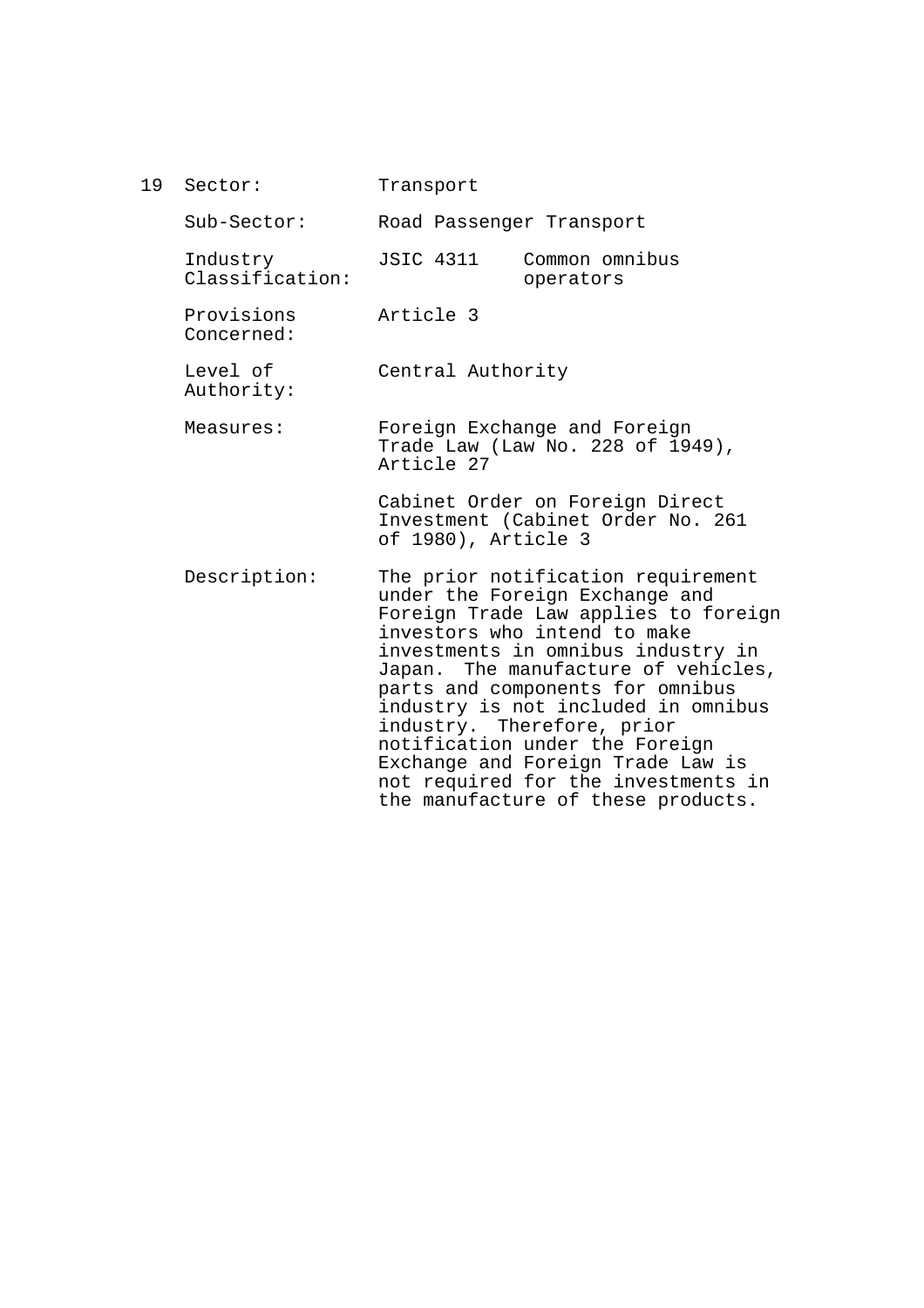20 Sector: Sub-Sector: Industry Classification: Provisions Concerned: Level of Authority: Measures: Description: Transport Water Transport JSIC 452 Coastwise transport JSIC 453 Inland water transport JSIC 4542 Coastwise ship leasing Article 3 Central Authority Foreign Exchange and Foreign Trade Law (Law No. 228 of 1949), Article 27 Cabinet Order on Foreign Direct Investment (Cabinet Order No. 261 of 1980), Article 3 The prior notification requirement under the Foreign Exchange and Foreign Trade Law applies to foreign investors who intend to make investments in water transport industry in Japan. For greater certainty, "water transport industry" refers to oceangoing/ seagoing transport, coastwise transport (i.e. maritime transport between ports within Japan), inland water transport and ship leasing industry. However, oceangoing/ seagoing transport industry and ship leasing industry excluding coastwise ship leasing industry are exempted from the prior notification requirement.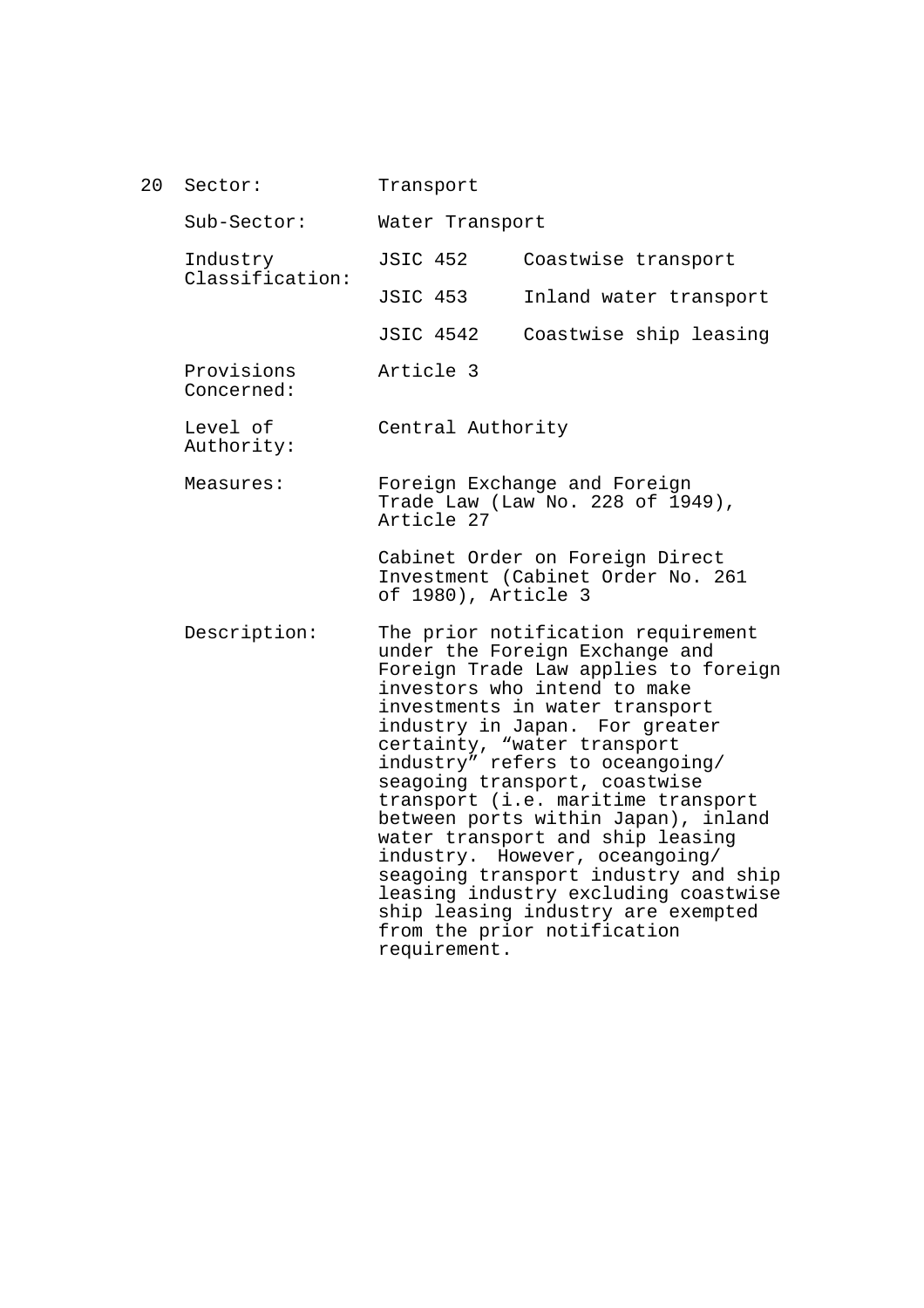21 Sector: Sub-Sector: Industry Classification: Provisions Concerned: Level of Authority: Measures: Description: Transport Water Transport Article 3 Article 4 Central Authority Ship Law (Law No. 46 of 1899), Article 3 Unless otherwise specified in the laws and regulations of Japan, or international agreements to which Japan is a party, ships not flying the Japanese flag are prohibited from entering Japanese ports which are not open to foreign commerce and from carrying cargoes or passengers between Japanese ports.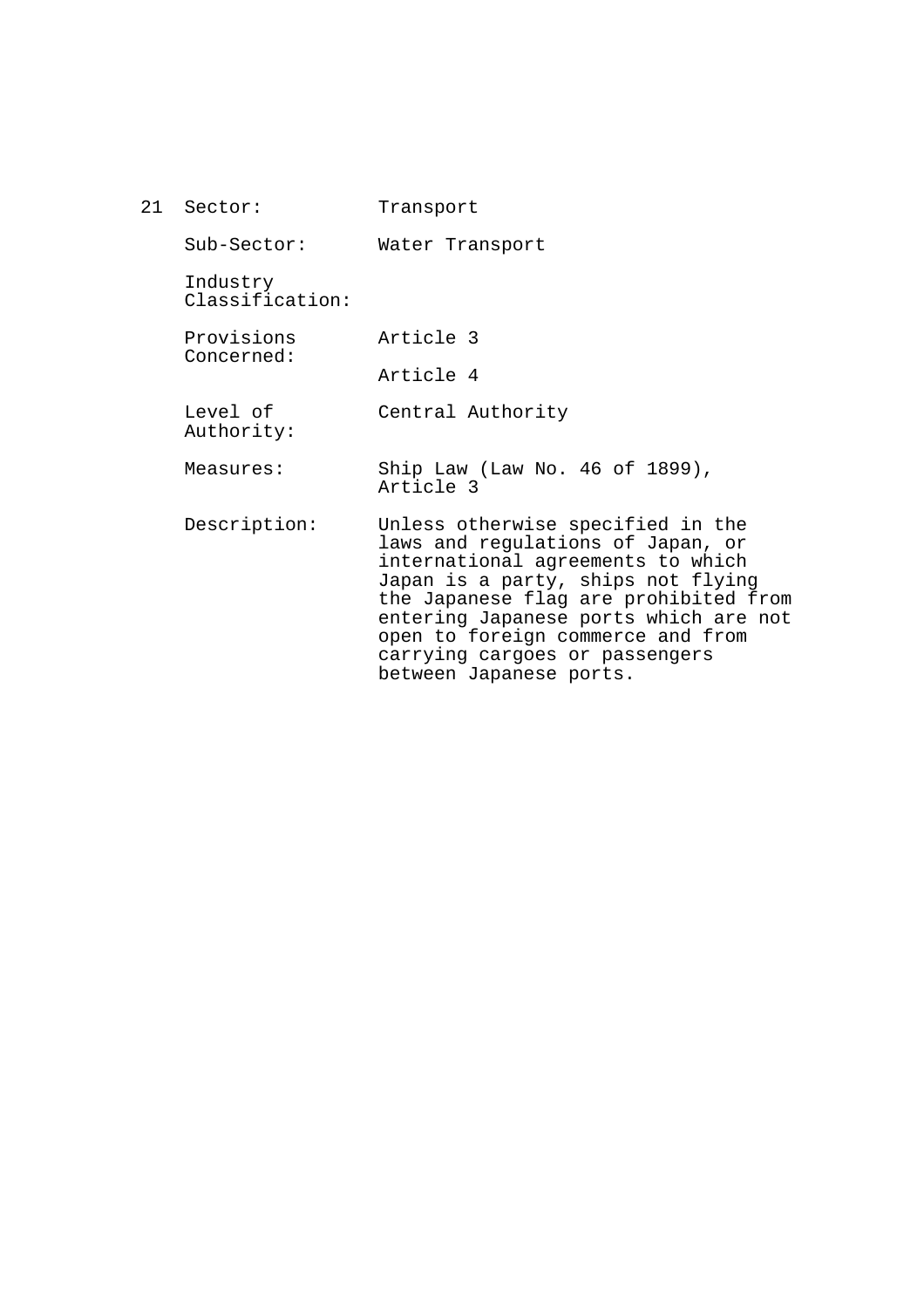| 22 Sector:                  |                     | Water Supply and Waterworks                                                                                                                                                                                      |
|-----------------------------|---------------------|------------------------------------------------------------------------------------------------------------------------------------------------------------------------------------------------------------------|
| $Sub-Section:$              |                     |                                                                                                                                                                                                                  |
| Industry<br>Classification: | JSIC 3611           | Water for end users,<br>except industrial users                                                                                                                                                                  |
| Provisions<br>Concerned:    | Article 3           |                                                                                                                                                                                                                  |
| Level of<br>Authority:      | Central Authority   |                                                                                                                                                                                                                  |
| Measures:                   |                     | Foreign Exchange and Foreign Trade<br>Law (Law No. 228 of 1949), Article 27                                                                                                                                      |
|                             | of 1980), Article 3 | Cabinet Order on Foreign Direct<br>Investment (Cabinet Order No. 261                                                                                                                                             |
| Description:                |                     | The prior notification requirement<br>under the Foreign Exchange and<br>Foreign Trade Law applies to foreign<br>investors who intend to make<br>investments in water supply and<br>waterworks industry in Japan. |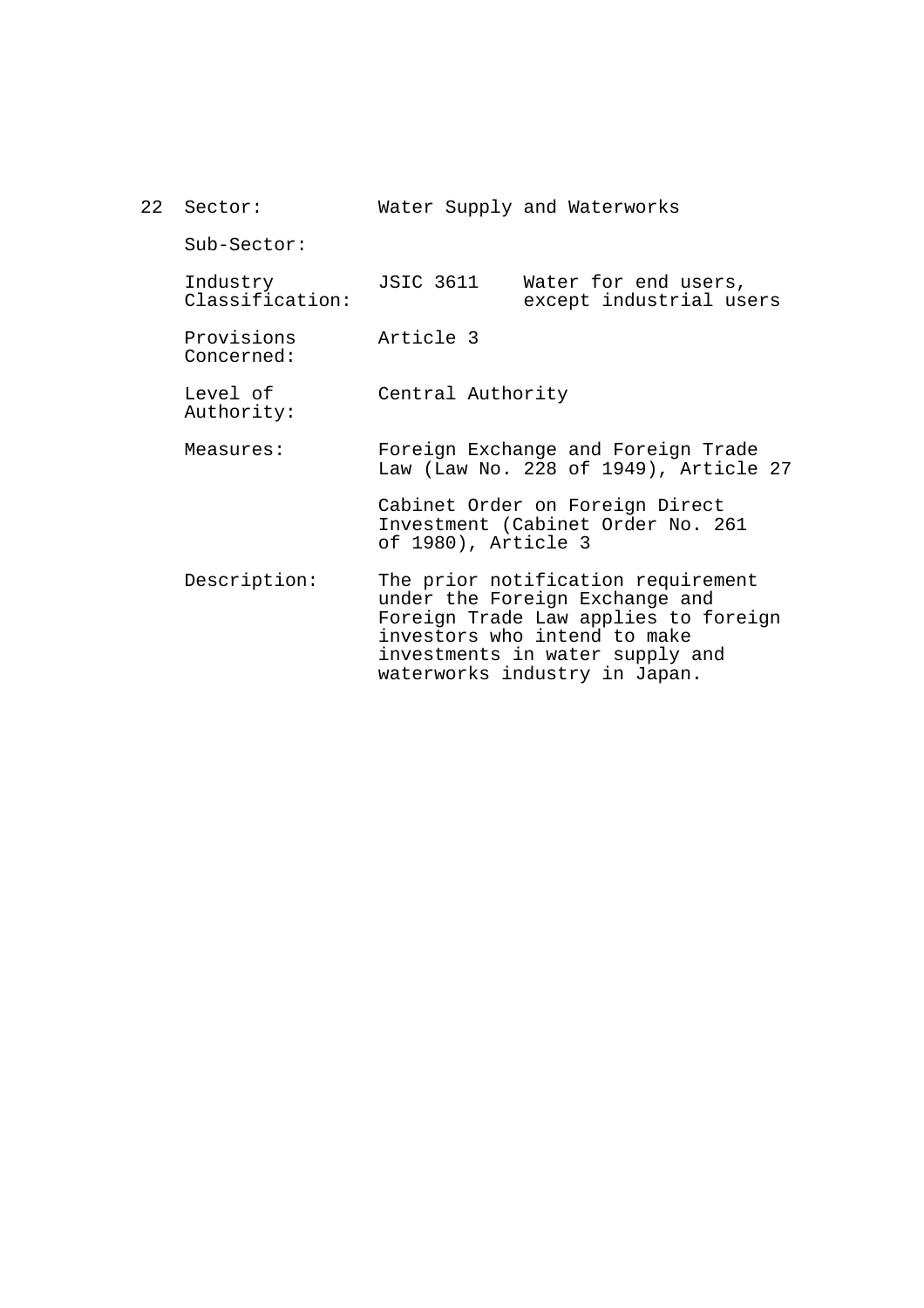(The Interchange Association may modify or rectify this draft Annex before the conclusion of the negotiations.)

## Annex II

Schedule of the Interchange Association

Reservations for Measures referred to in paragraph 2 of Article 8

1. This Schedule sets out with respect to the Interchange Association, pursuant to paragraph 2 of Article 8, the reservations made by the Interchange Association with respect to specific sectors, sub-sectors or activities for which the existing measures may be maintained, or new or more restrictive measures may be adopted that do not conform with the following provisions of this Arrangement:

- (a) Article 3;
- (b) Article 4; or
- (c) Article 7.
- 2. Each schedule entry sets out the following elements:
	- (a) "Sector" refers to the general sector for which the entry is made;
	- (b) "Sub-Sector" refers to the specific sector for which the entry is made;
	- (c) "Industry Classification" refers, where applicable, and only for transparency purposes, to the activities covered by the entry according to the relevant industry classification codes. In this regard, "JSIC" means Japan Standard Industrial Classification set out by the Ministry of Internal Affairs and Communications, and revised on November 6, 2007;
	- (d) "Provisions Concerned" specifies the provisions referred to in paragraph 1 for which the entry is made;
	- (e) "Description" illustrates the scope of the sector, sub-sector or activities covered by the entry; and
	- (f) "Existing Measures" identifies, for transparency purposes, existing measures that apply to the sector, sub-sector or activities covered by the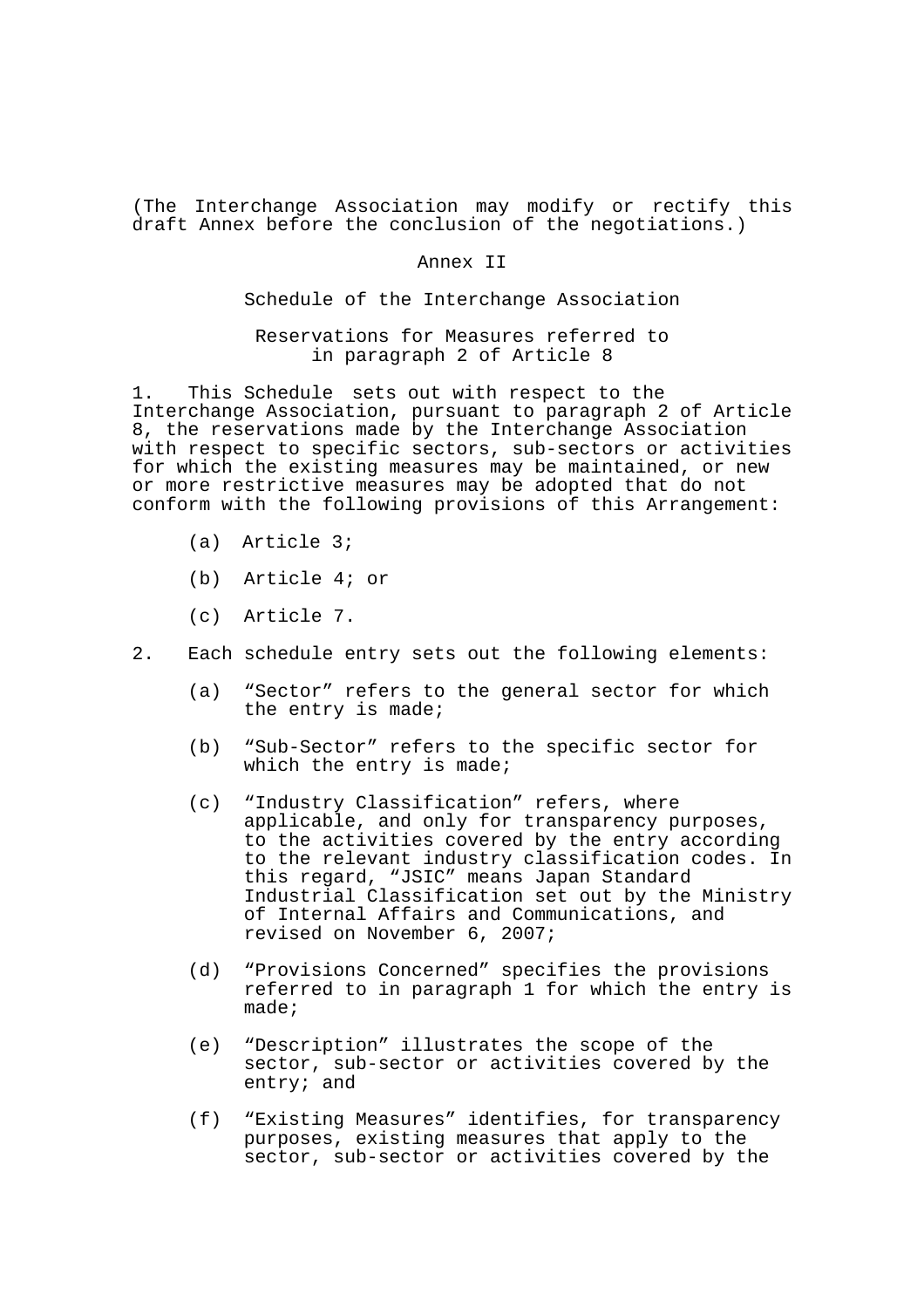## entry.

3. In the interpretation of each entry, all elements of the entry shall be considered. The "Description" element shall prevail over all the other elements.

4. For the purposes of this schedule, when the term "foreign" is employed, it refers to something belonging to or coming from, or to characteristics of, other country or region than Japan.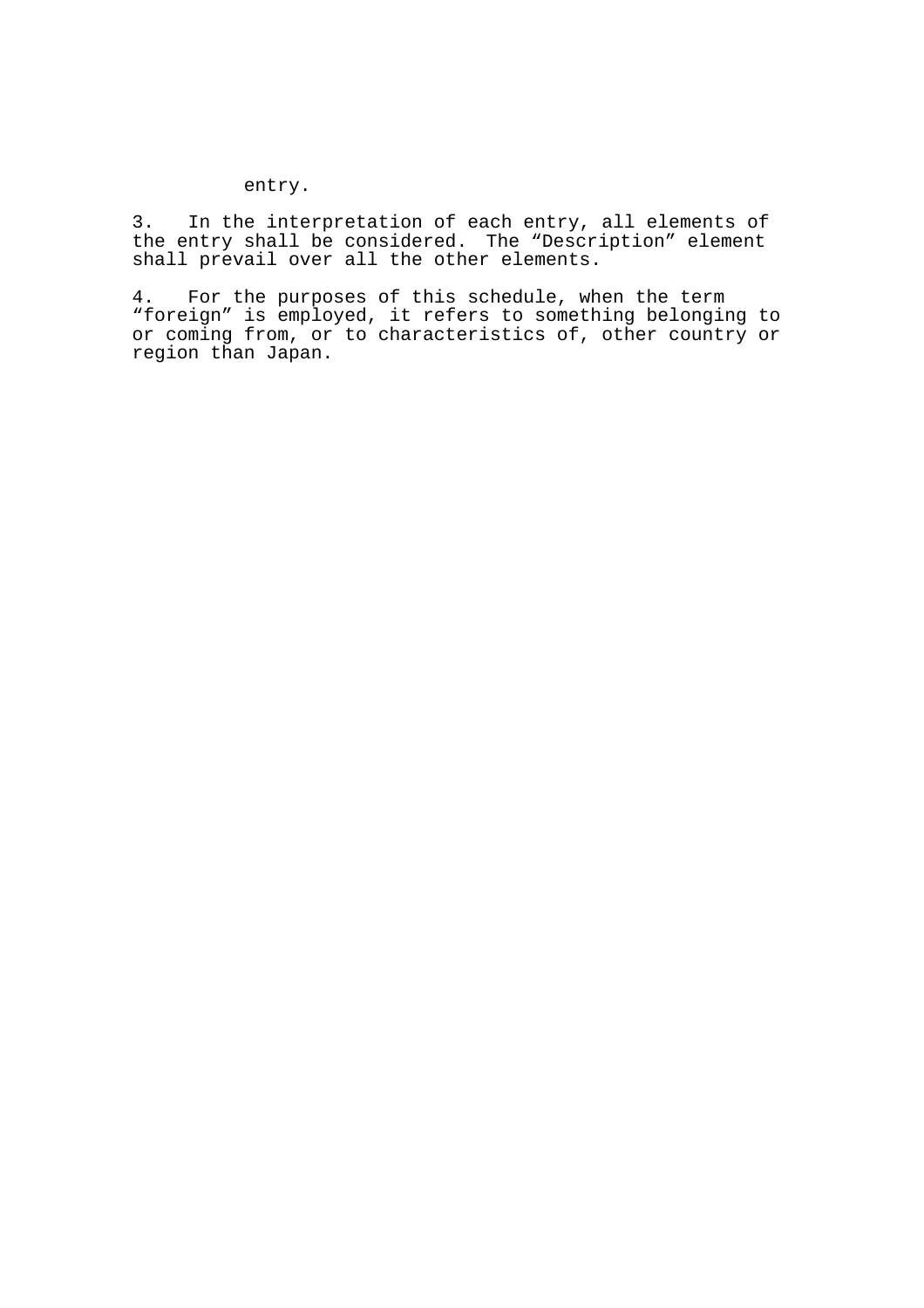1 Sector: All Sectors

Sub-Sector:

Industry Classification:

Provisions Concerned: Article 3

Article 7

Description: When transferring or disposing of the equity interests in, or the assets of, a state enterprise or a governmental entity,

- (a) the ownership of such interests or assets by investors of the Taiwanese Side or their investments may be prohibited or restricted;
- (b) the ability of investors of the Taiwanese Side or their investments as owners of such interests or assets to control any resulting enterprise may be restricted; or
- (c) any measure relating to the nationality of executives, managers or members of the board of directors of any resulting enterprise may be adopted or maintained.

Existing Measures: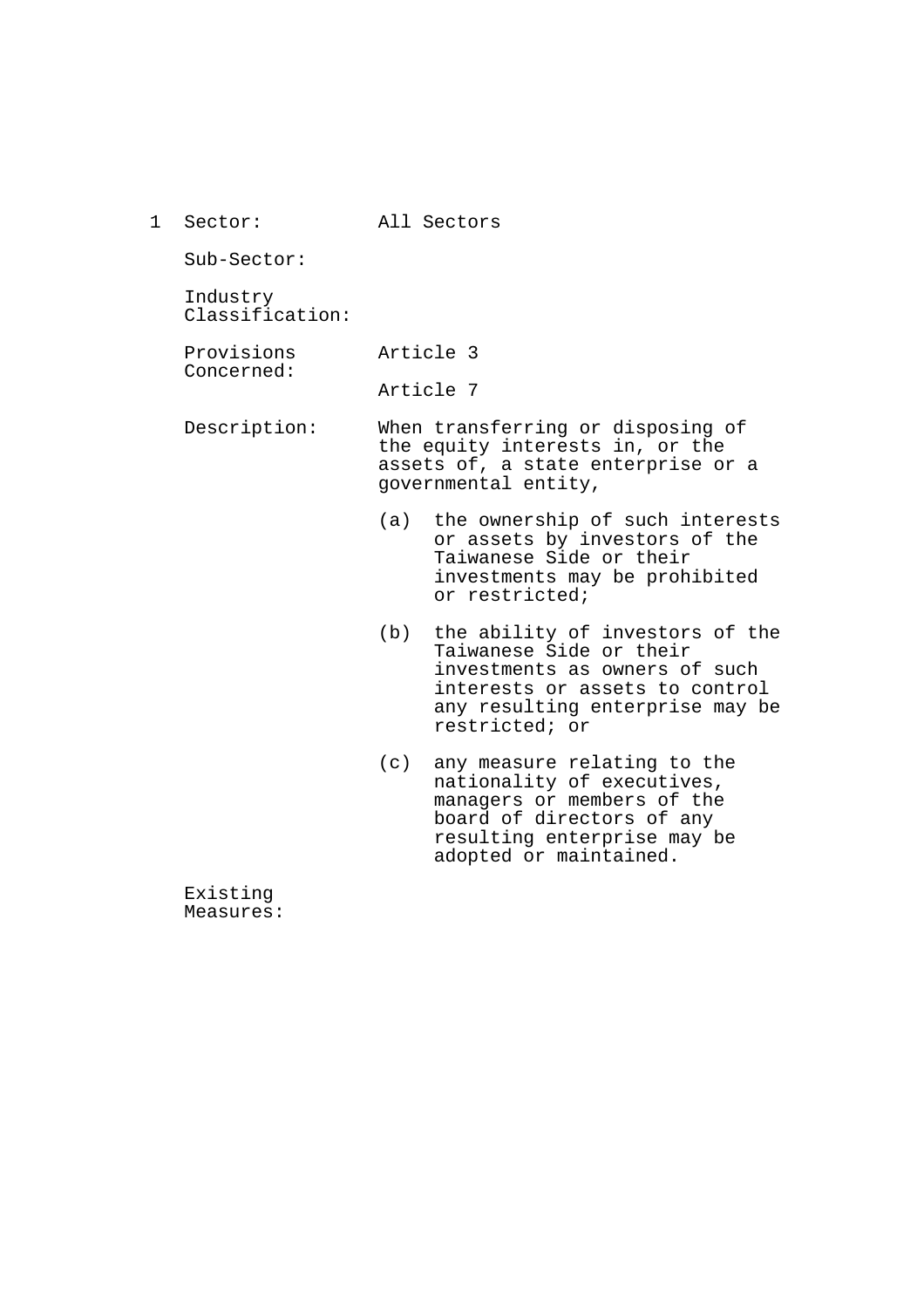| $\mathcal{L}$ | Sector:                     | All Sectors                                                                                                                                                                                                                                                                                                                                                                                                                                                                                                                                                                                                                             |
|---------------|-----------------------------|-----------------------------------------------------------------------------------------------------------------------------------------------------------------------------------------------------------------------------------------------------------------------------------------------------------------------------------------------------------------------------------------------------------------------------------------------------------------------------------------------------------------------------------------------------------------------------------------------------------------------------------------|
|               | $Sub-Section:$              |                                                                                                                                                                                                                                                                                                                                                                                                                                                                                                                                                                                                                                         |
|               | Industry<br>Classification: |                                                                                                                                                                                                                                                                                                                                                                                                                                                                                                                                                                                                                                         |
|               | Provisions<br>Concerned:    | Article 3                                                                                                                                                                                                                                                                                                                                                                                                                                                                                                                                                                                                                               |
|               |                             | Article 7                                                                                                                                                                                                                                                                                                                                                                                                                                                                                                                                                                                                                               |
|               | Description:                | In the event where the supply of<br>telegraph services, postal services<br>and betting and gambling services,<br>manufacture of tobacco products,<br>manufacture of Bank of Japan notes,<br>minting and sale of coinage in<br>Japan, which are restricted to<br>designated enterprises or<br>governmental entities, are<br>liberalized to those other than the<br>designated enterprises or<br>governmental entities, or in the<br>event where such designated<br>enterprises or governmental entities<br>no longer operate on a non-<br>commercial basis, any measure<br>relating to those activities may be<br>adopted or maintained. |

Existing Measures: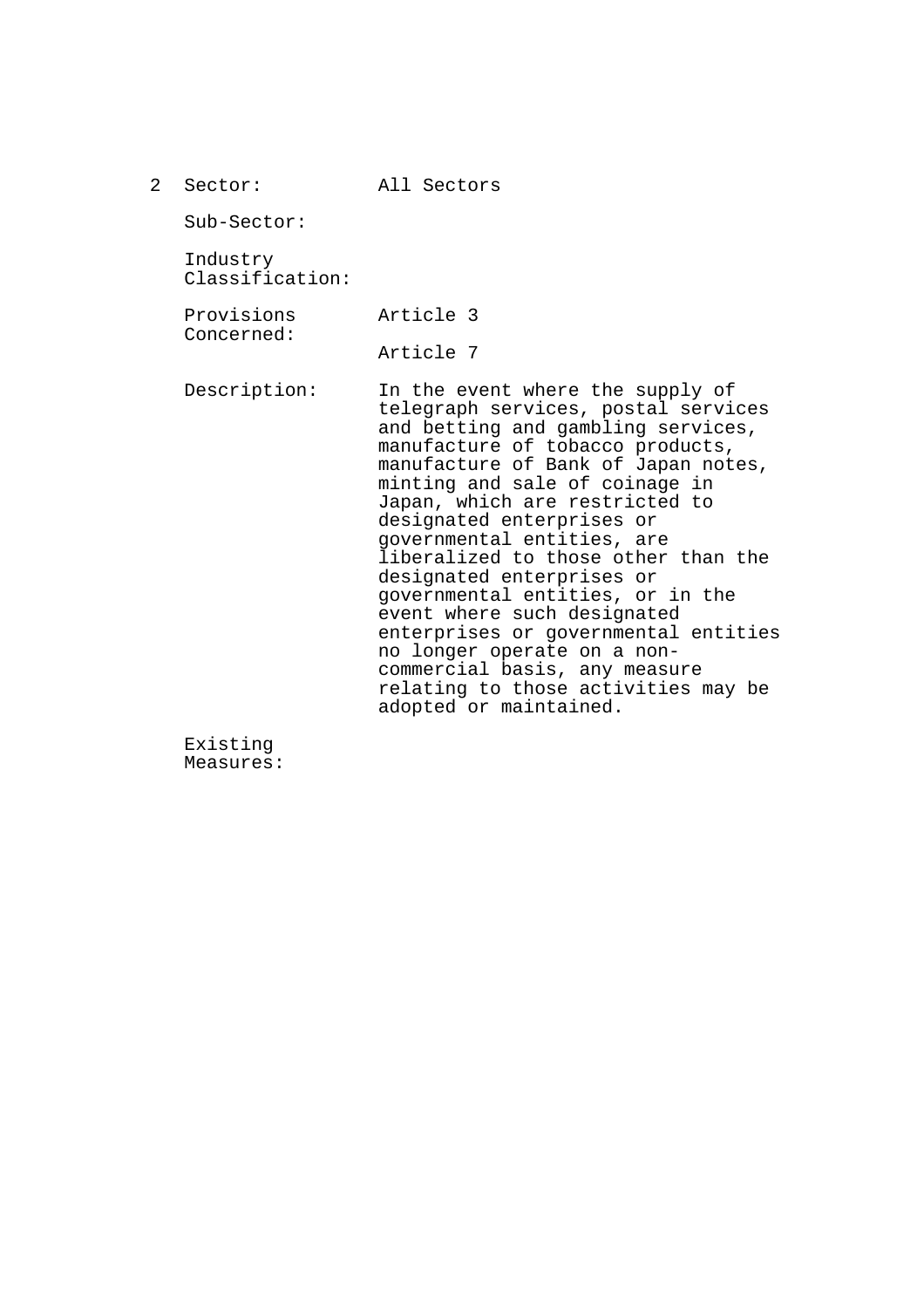| 3 | Sector:                     | Aerospace Industry                                                                                                |
|---|-----------------------------|-------------------------------------------------------------------------------------------------------------------|
|   | Sub-Sector:                 | Aircraft Industry                                                                                                 |
|   |                             | Space Industry                                                                                                    |
|   | Industry<br>Classification: |                                                                                                                   |
|   | Provisions                  | Article 3                                                                                                         |
|   | Concerned:                  | Article 7                                                                                                         |
|   | Description:                | Any measure relating to investment<br>in aircraft industry and space<br>industry may be adopted or<br>maintained. |
|   | Existing<br>Measures:       | Foreign Exchange and Foreign<br>Trade Law (Law No. 228 of 1949),<br>Articles 27 and 30                            |
|   |                             | Cabinet Order on Foreign Direct<br>Investment (Cabinet Order No. 261<br>of 1980), Articles 3 and 5                |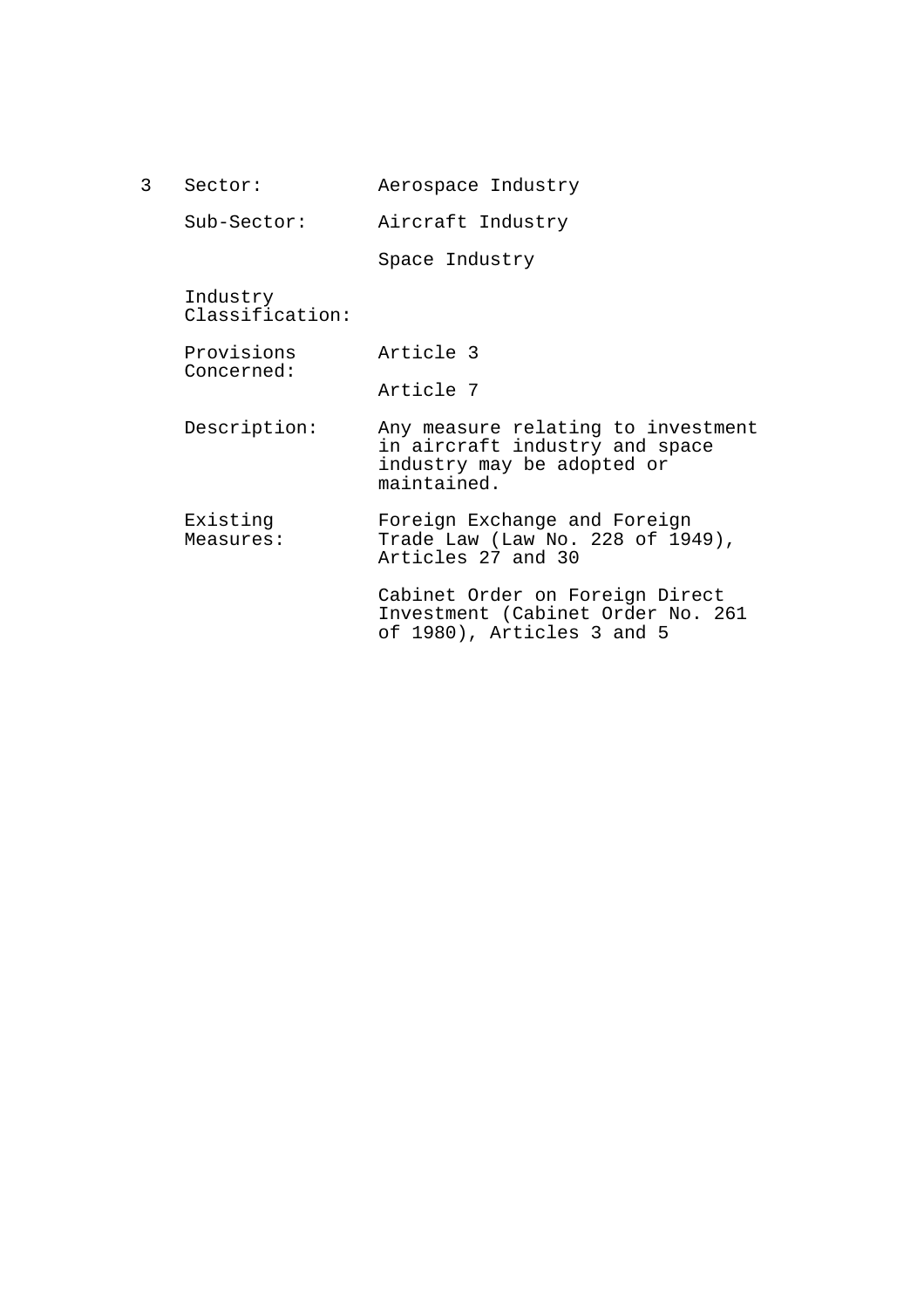| 4 | Sector:                     | Arms and Explosives Industry                                                                                                     |
|---|-----------------------------|----------------------------------------------------------------------------------------------------------------------------------|
|   | Sub-Sector:                 | Arms Industry                                                                                                                    |
|   |                             | Explosives Manufacturing Industry                                                                                                |
|   | Industry<br>Classification: |                                                                                                                                  |
|   | Provisions                  | Article 3                                                                                                                        |
|   | Concerned:                  | Article 7                                                                                                                        |
|   | Description:                | Any measure relating to investment<br>in arms industry and explosives<br>manufacturing industry may be<br>adopted or maintained. |
|   | Existing<br>Measures:       | Foreign Exchange and Foreign<br>Trade Law (Law No. 228 of 1949),<br>Articles 27 and 30                                           |
|   |                             | Cabinet Order on Foreign Direct<br>Investment (Cabinet Order No. 261<br>of 1980), Articles 3 and 5                               |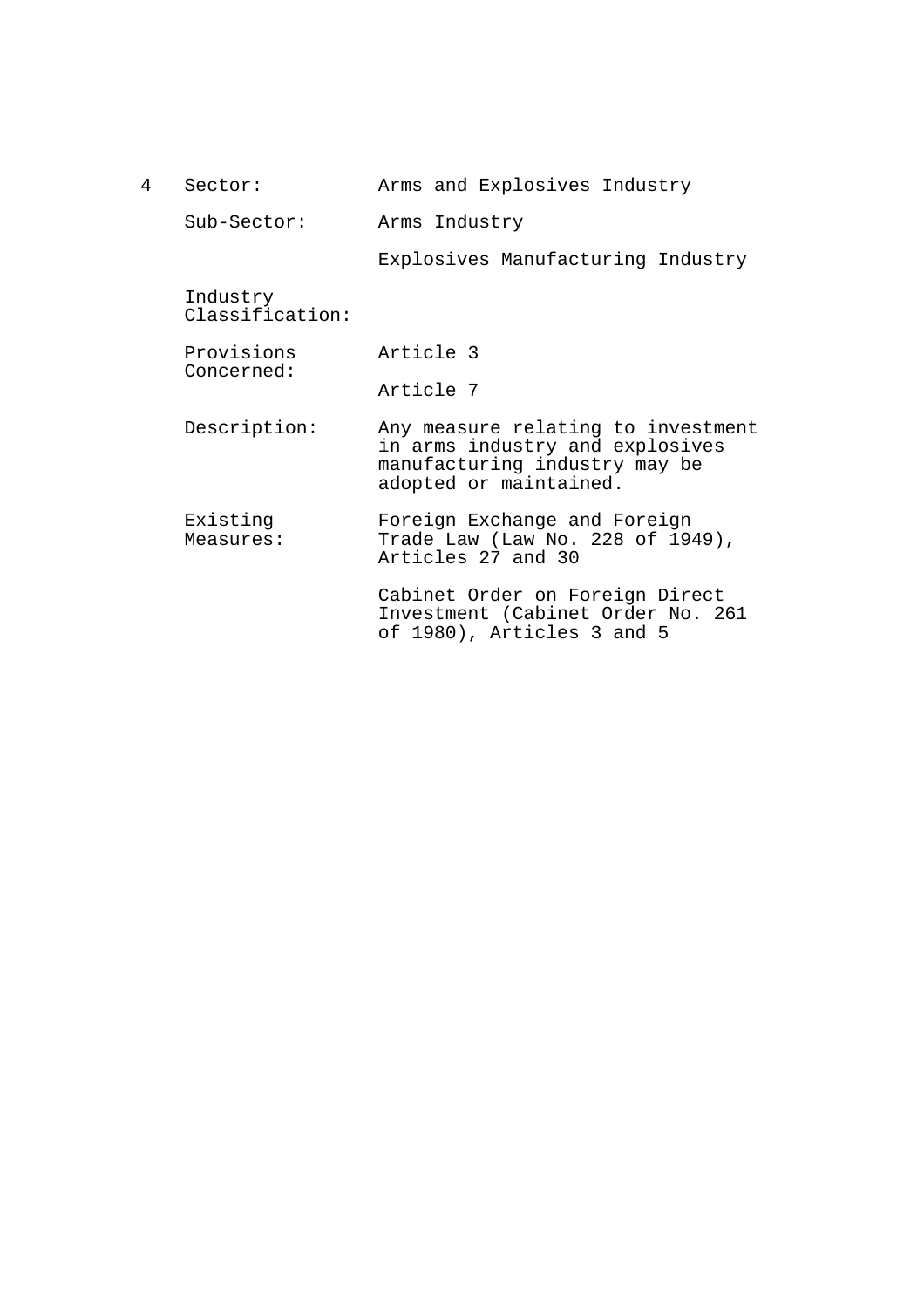| 5          | Sector:                     | Energy                                                                                                                              |
|------------|-----------------------------|-------------------------------------------------------------------------------------------------------------------------------------|
|            | $Sub-Section:$              | Electricity Utility Industry                                                                                                        |
|            |                             | Gas Utility Industry                                                                                                                |
|            |                             | Nuclear Energy Industry                                                                                                             |
|            | Industry<br>Classification: |                                                                                                                                     |
|            | Provisions                  | Article 3                                                                                                                           |
| Concerned: | Article 7                   |                                                                                                                                     |
|            | Description:                | Any measure relating to investment<br>in the energy industry listed in the<br>"Sub-Sector" element may be adopted<br>or maintained. |
|            | Existing<br>Measures:       | Foreign Exchange and Foreign Trade<br>Law (Law No. 228 of 1949), Articles<br>$27$ and $30$                                          |
|            |                             | Cabinet Order on Foreign Direct<br>Investment (Cabinet Order No. 261<br>of 1980), Articles 3 and 5                                  |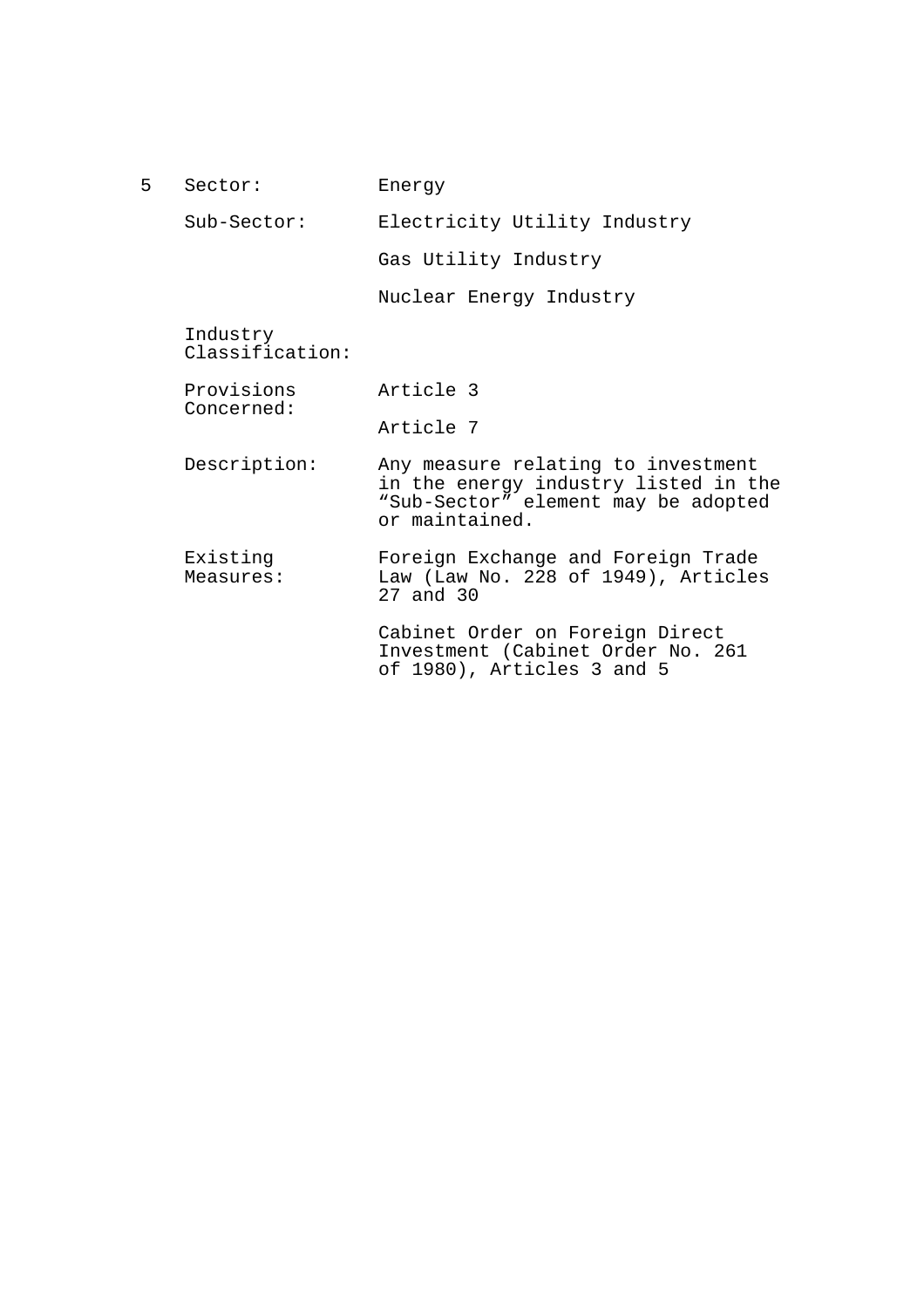- 6 Sector: Sub-Sector: Industry Classification: Provisions Concerned: Description: Fisheries Fisheries within the Territorial Sea, Internal Waters, Exclusive Economic Zone and Continental Shelf JSIC 031 Marine fisheries JSIC 032 Inland water fisheries JSIC 041 Marine aquaculture JSIC 042 Inland water aquaculture JSIC 8093 Recreational fishing guide business Article 3 Article 4 Article 7 Any measure relating to investment in fisheries in the territorial sea, internal waters, exclusive economic zone and continental shelf of Japan may be adopted or maintained. For the purposes of this entry, the term "fisheries" means the work of taking and cultivation of aquatic resources, including the following fisheries related activities: (a) investigation of aquatic resources without taking such resources; (b) luring of aquatic resources;
	- (c) preservation and processing of fish catches;
	- (d) transportation of fish catches and fish products; and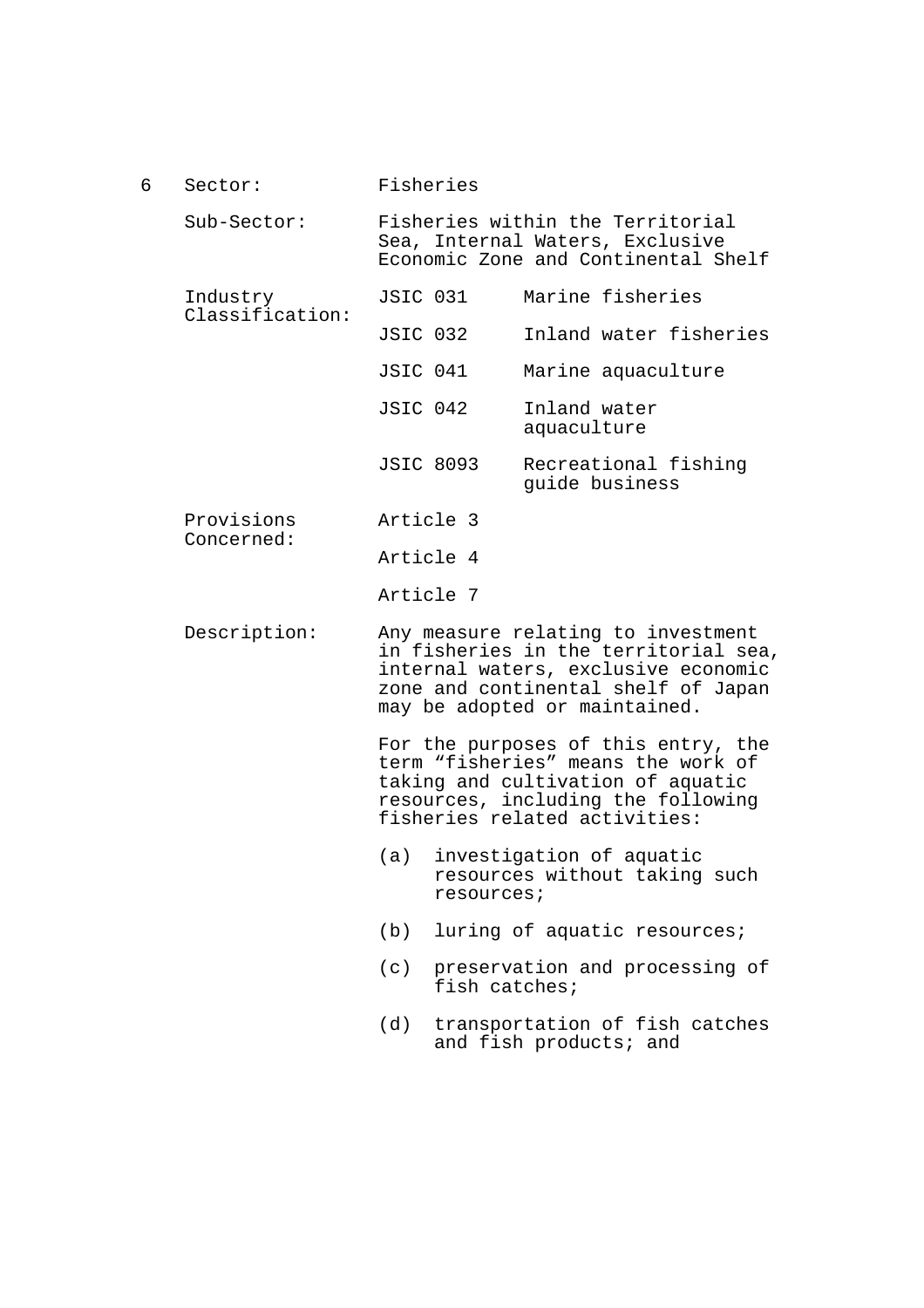(e) provision of supplies to other vessels used for fisheries.

Existing Measures: Foreign Exchange and Foreign Trade Law (Law No. 228 of 1949), Article 27

> Cabinet Order on Foreign Direct Investment (Cabinet Order No. 261 of 1980), Article 3

Law for Regulation of Fishing Operation by Foreign Nationals (Law No. 60 of 1967), Articles 3, 4 and 6

Law concerning the Exercise of Sovereign Rights concerning Fisheries in the Exclusive Economic Zones (Law No. 76 of 1996), Articles 4, 5, 7, 8, 9, 10, 11, 12 and 14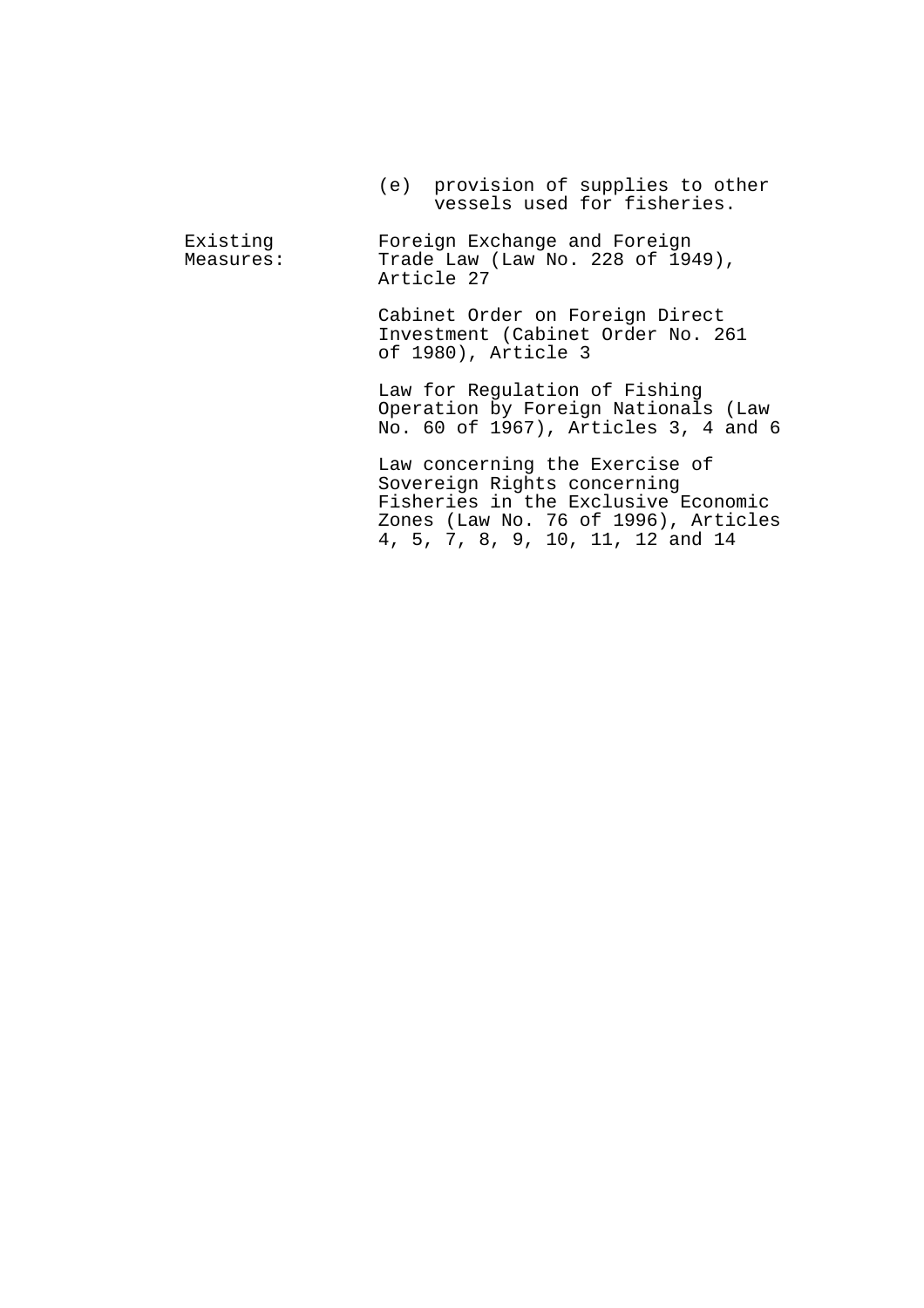| Information and Communications<br>Sector: |  |
|-------------------------------------------|--|
|-------------------------------------------|--|

Sub-Sector: Broadcasting Industry

- Industry Classification: JSIC 380 Establishments engaged in administrative or ancillary economic activities
	- JSIC 381 Public broadcasting, except cablecasting
	- JSIC 382 Private-sector broadcasting, except cablecasting
	- JSIC 383 Cablecasting
- Provisions Concerned: Article 3
	- Article 7
- Description: Any measure relating to investment in broadcasting industry may be adopted or maintained.
- Existing Measures: Foreign Exchange and Foreign Trade Law (Law No. 228 of 1949), Article 27

Cabinet Order on Foreign Direct Investment (Cabinet Order No. 261 of 1980), Article 3

Radio Law (Law No. 131 of 1950), Article 5

Broadcast Law (Law No. 132 of 1950), Articles 93, 116, 125, 159 and 161.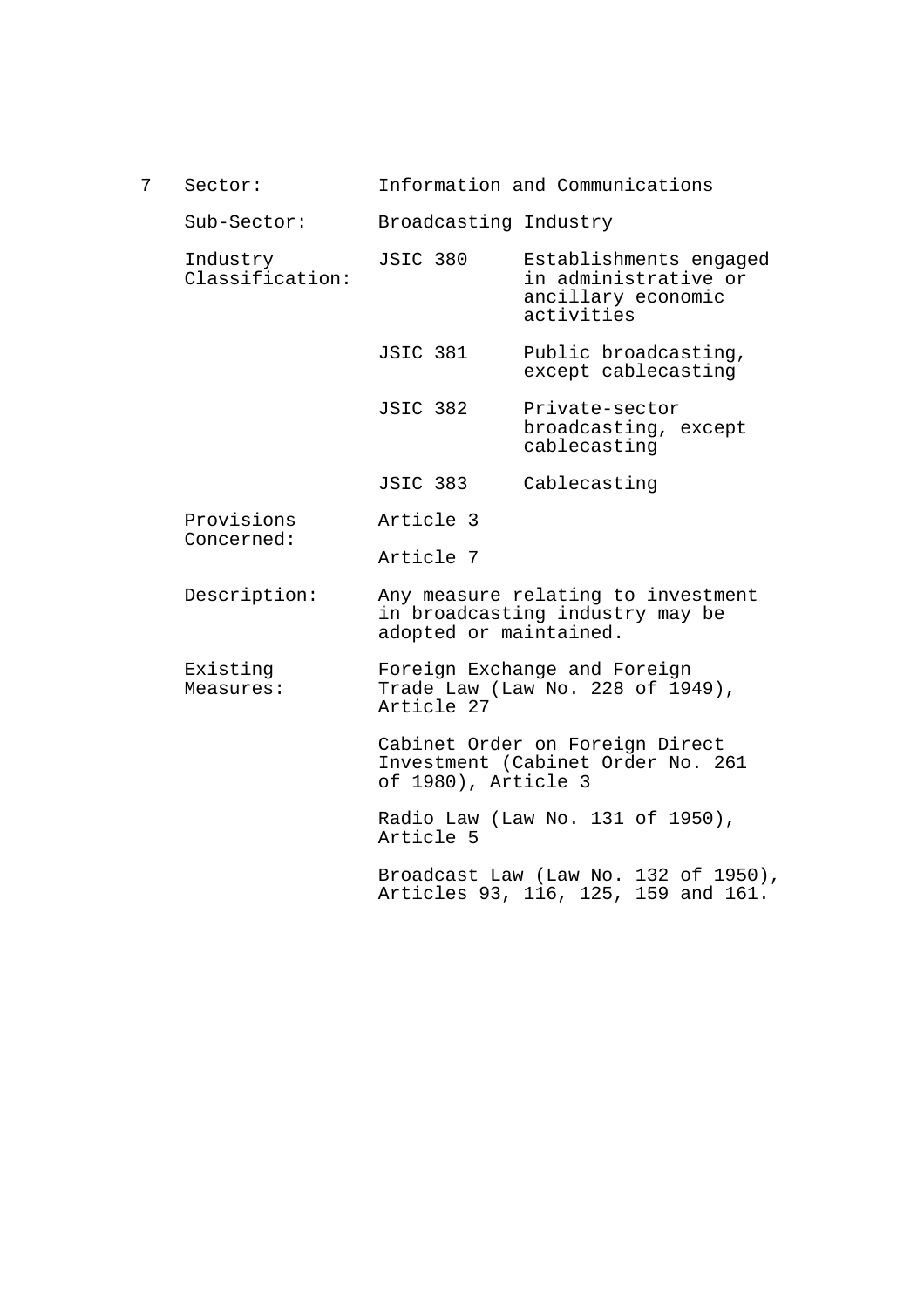| Sector:                     | Land Transaction                                                                                                                                                                                                                                                                                                                                              |
|-----------------------------|---------------------------------------------------------------------------------------------------------------------------------------------------------------------------------------------------------------------------------------------------------------------------------------------------------------------------------------------------------------|
| $Sub-Section:$              |                                                                                                                                                                                                                                                                                                                                                               |
| Industry<br>Classification: |                                                                                                                                                                                                                                                                                                                                                               |
| Provisions<br>Concerned:    | Article 3                                                                                                                                                                                                                                                                                                                                                     |
|                             | Article 4                                                                                                                                                                                                                                                                                                                                                     |
| Description:                | With respect to the acquisition or<br>lease of land properties in Japan,<br>prohibitions or restrictions may be<br>imposed by Cabinet Order on foreign<br>nationals, citizens or legal<br>persons, where Japanese nationals or<br>legal persons are placed under<br>identical or similar prohibitions or<br>restrictions in the foreign country<br>or region. |
| Existing                    | Alien Land Law (Law No. 42 of 1925),                                                                                                                                                                                                                                                                                                                          |

Measures: Article 1

8 Sector: